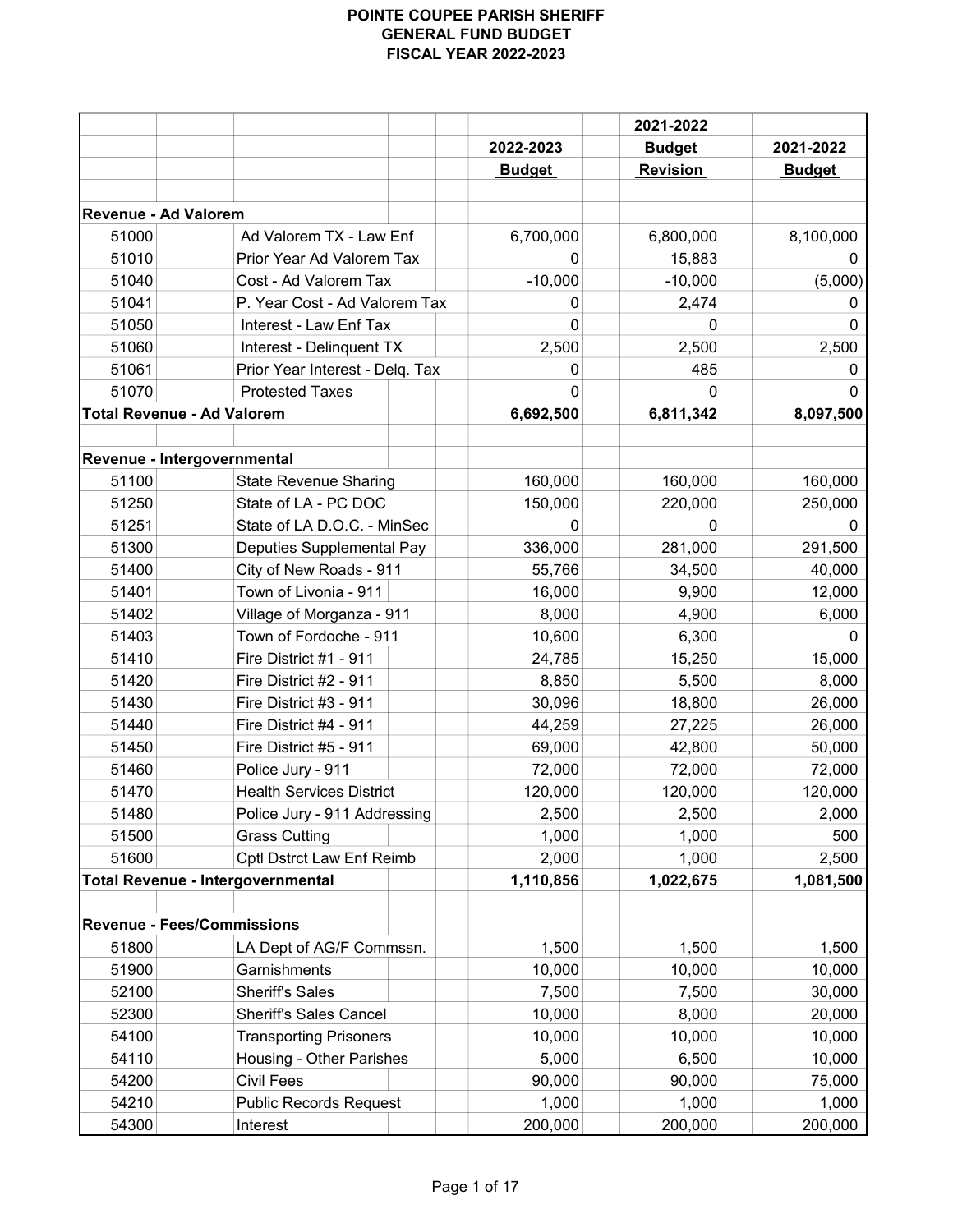|                                   |                                         |               | 2021-2022       |               |
|-----------------------------------|-----------------------------------------|---------------|-----------------|---------------|
|                                   |                                         | 2022-2023     | <b>Budget</b>   | 2021-2022     |
|                                   |                                         | <b>Budget</b> | <b>Revision</b> | <b>Budget</b> |
|                                   |                                         |               |                 |               |
| 54310                             | Realized G/L Investment                 | 0             | 0               | 0             |
| 54320                             | Unrealized G/L Investment               | 0             | $\Omega$        | $\Omega$      |
| 54400                             | <b>Crim Court Fees/Related</b>          | 5,000         | 7,000           | 5,000         |
| 54450                             | Fines, Notices & Costs                  | 50,000        | 50,000          | 50,000        |
| 54455                             | Self Help Repossession                  | 20,000        | 15,000          | 25,000        |
| 54500                             | <b>Court Attendance</b>                 | 5,000         | 5,000           | 10,000        |
| 54600                             | <b>Bonds &amp; Criminal Fees</b>        | 8,000         | 8,000           | 10,000        |
| 54610                             | Sex Offender Registry                   | 5,000         | 5,000           | 5,000         |
| 54625                             | 2% Surety Bond                          | 15,000        | 15,000          | 15,000        |
| 54640                             | Cell I.D. Charge                        | 180,000       | 200,000         | 150,000       |
| 54650                             | 911 Phone Surcharges                    | 75,000        | 75,000          | 90,000        |
| 54660                             | VoIP Surcharge                          | 1,000         | 1,000           | 1,000         |
| 54670                             | Prepaid Wireless 911 S/C                | 50,000        | 50,000          | 50,000        |
|                                   | <b>Total Revenue - Fees/Commissions</b> | 749,000       | 765,500         | 768,500       |
|                                   |                                         |               |                 |               |
|                                   | <b>Revenue - Miscellaneous</b>          |               |                 |               |
| 54808                             | LA HWY Safety Grant                     | 2,572         | 2,058           |               |
| 54965                             | Mardi Gras Reimbursable                 | 1,200         | 900             | 1,200         |
| 54969<br>Fire District #5 Liaison |                                         | 45,000        | 45,738          | 45,000        |
| 54970                             | <b>Resource Officer Reimb</b>           | 163,000       | 163,000         | 189,000       |
| 55000                             | <b>Other Revenues</b>                   | 0             | 0               | 0             |
| 55005                             | <b>Vending Sales</b>                    | 0             | 1,000           | 8,000         |
| 55010                             | Sale of Equipment                       | 0             | 0               | 0             |
| 55015                             | Entergy - OEP                           | 0             | 0               | $\mathbf{0}$  |
| 55020                             | <b>Donations</b>                        | 0             | 32,500          | 0             |
| 55021                             | <b>DARE Donations</b>                   | 0             | 0               | 0             |
| 55022                             | <b>Posse Donations</b>                  | 0             | 0               | 0             |
| 55030                             | Misc. Reimbursables                     | 0             | 2,500           | 0             |
| 55035                             | Vehicle Charge (Off-duty detail)        | 6,000         | 6,000           | 6,000         |
| 55040                             | <b>Telephone Commissions</b>            | 30,000        | 60,000          | 60,000        |
| 55060                             | Redemption                              | 250           | 250             | 250           |
| 55070                             | <b>Drug Operations</b>                  | 0             | 0               | 0             |
| 55071                             | Narcotics Fund                          | 4,000         | 4,000           | 3,000         |
| 55072                             | <b>Forfeited Funds</b>                  |               | 7,500           | 0             |
|                                   |                                         | 0             |                 |               |
| 55085                             | <b>Unclaimed Property</b>               | 0             | 0               | 0             |
| 55090                             | Insurance Refunds & Reimb               | 0             | 0               | 0             |
| 55095                             | Soc. Sec. Admin. Incentives             | 0             | 0               | $\mathbf{0}$  |
| 55100                             | D.C. - Commissary                       | 25,000        | 30,000          | 50,000        |
| 55110                             | Video Poker                             | 25,000        | 25,000          | 15,000        |
| 55120                             | PJury Reimb Food/Housing                | 70,000        | 130,000         | 150,000       |
| 55126                             | <b>LACE Reimb</b>                       | 0             | 0               | 0             |
| 55130                             | <b>Employee Phone Reimb</b>             | 0             | 0               | 0             |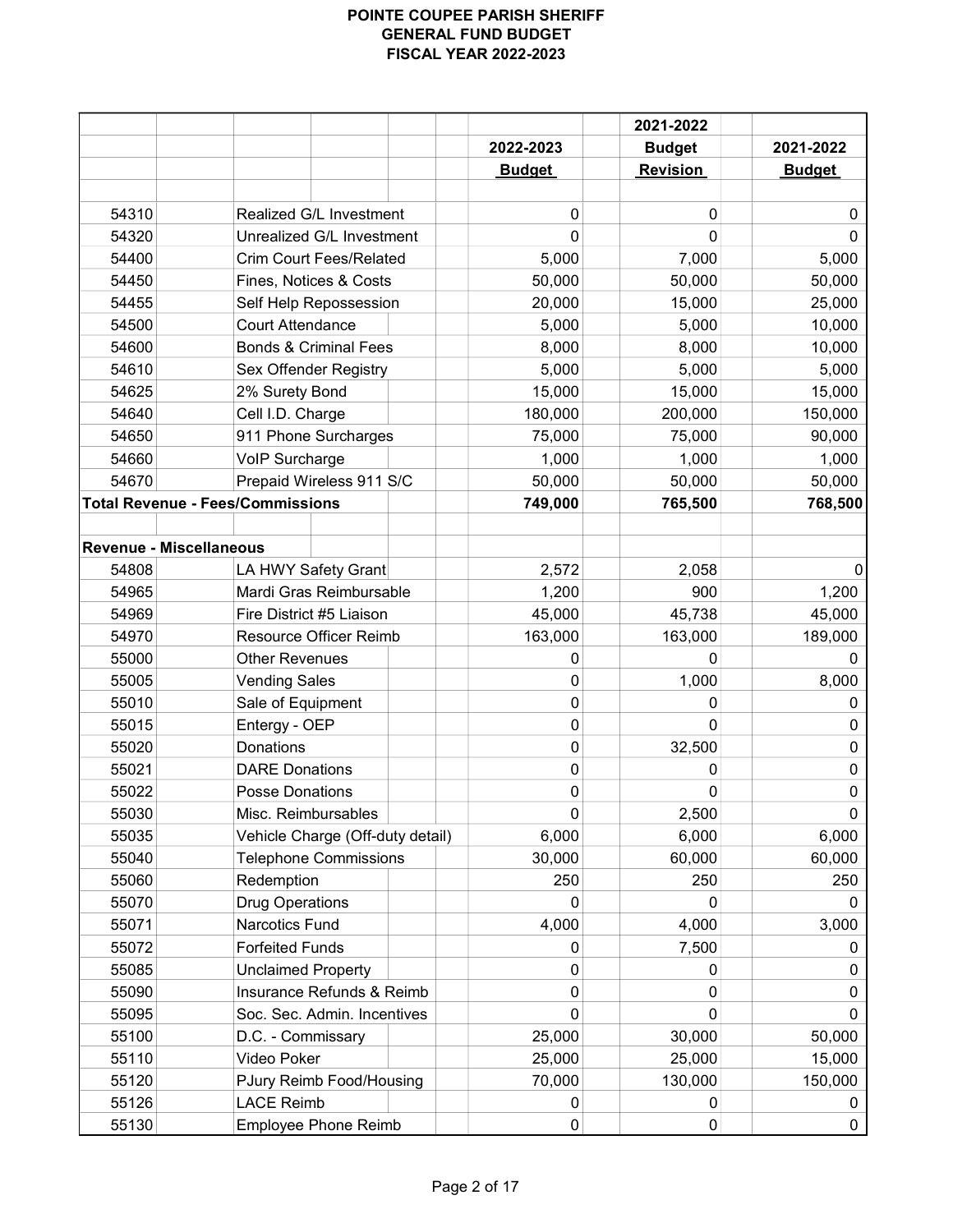| 2022-2023                                         | <b>Budget</b>   | 2021-2022     |
|---------------------------------------------------|-----------------|---------------|
| <b>Budget</b>                                     | <b>Revision</b> | <b>Budget</b> |
|                                                   |                 |               |
| 55140<br>PJury 911 Supplement<br>0                | 0               | 0             |
| <b>Total Revenue - Miscellaneous</b><br>372,022   | 510,446         | 527,450       |
|                                                   |                 |               |
|                                                   |                 |               |
| <b>TOTAL REVENUE</b><br>8,924,378                 | 9,109,963       | 10,474,950    |
| <b>Other Sources of Funds</b>                     |                 |               |
| Transfers In<br>56000<br>$\pmb{0}$                | 0               | 0             |
| 58000<br>FEMA/State Disaster Asst.<br>0           | 38,586          | 0             |
| <b>Total Other Sources of Funds</b><br>0          | 38,586          | 0             |
|                                                   |                 |               |
| <b>TOTAL REVENUE</b>                              |                 |               |
| & OTHER SOURCES OF FUNDS<br>8,924,378             | 9,148,549       | 10,474,950    |
| <b>EXPENDITURES:</b>                              |                 |               |
|                                                   |                 |               |
| <b>General Administration - Department #01</b>    |                 |               |
| 70105<br>Salaries - General Admst. (9)<br>540,000 | 530,000         | 560,000       |
| 70106<br>Overtime Pay<br>2,500                    | 2,500           | 1,000         |
| 70107<br>Sick Pay<br>10,000                       | 10,000          | 10,000        |
| 70108<br>Supplemental Pay (3)<br>18,000           | 18,000          | 18,000        |
| 70109<br>Part-Time Pay (7)<br>75,000              | 75,000          | 55,000        |
| S.S. & M/C Taxes Employer<br>13,800<br>70111      | 12,000          | 13,500        |
| Insurance - Health & Life<br>70112<br>420,000     | 350,000         | 450,000       |
| Pension<br>70113<br>70,000                        | 70,000          | 76,000        |
| 1,000<br>70114<br>Unemployment                    | 1,000           | 1,500         |
| 70116<br><b>Employee Asst Program</b><br>500      | 550             | 550           |
| 70117<br>Donations<br>1,000                       | 1,000           | 1,000         |
| 70120<br>Ammunition<br>0                          | 0               | U             |
| <b>Supplies</b><br>70121<br>10,000                | 10,000          | 10,000        |
| 70122<br>3,000<br>Printing                        | 3,000           | 3,000         |
| 70123<br>Uniforms & Clothing Allow<br>6,600       | 4,000           | 4,000         |
| 70124<br>3,000<br><b>Small Equipment</b>          | 3,000           | 3,000         |
| Fuel<br>35,000<br>70126                           | 25,000          | 25,000        |
| 70127<br>Parts, On-Site Mnt<br>5,000              | 5,000           | 4,000         |
| 1,000<br>70128<br><b>Tires</b>                    | 1,000           | 1,000         |
| 70130<br>Purchased Prof. & Tech<br>70,000         | 58,000          | 62,000        |
| 70131<br>60,000<br>Accounting/Audit Contract      | 65,000          | 60,000        |
| 70132<br>Legal Contracted<br>100,000              | 100,000         | 80,000        |
| 70133<br>Radio Service & Repairs<br>500           | 500             | 500           |
| 70134<br>35,000<br>Computer HW & SW Maint.        | 30,000          | 50,000        |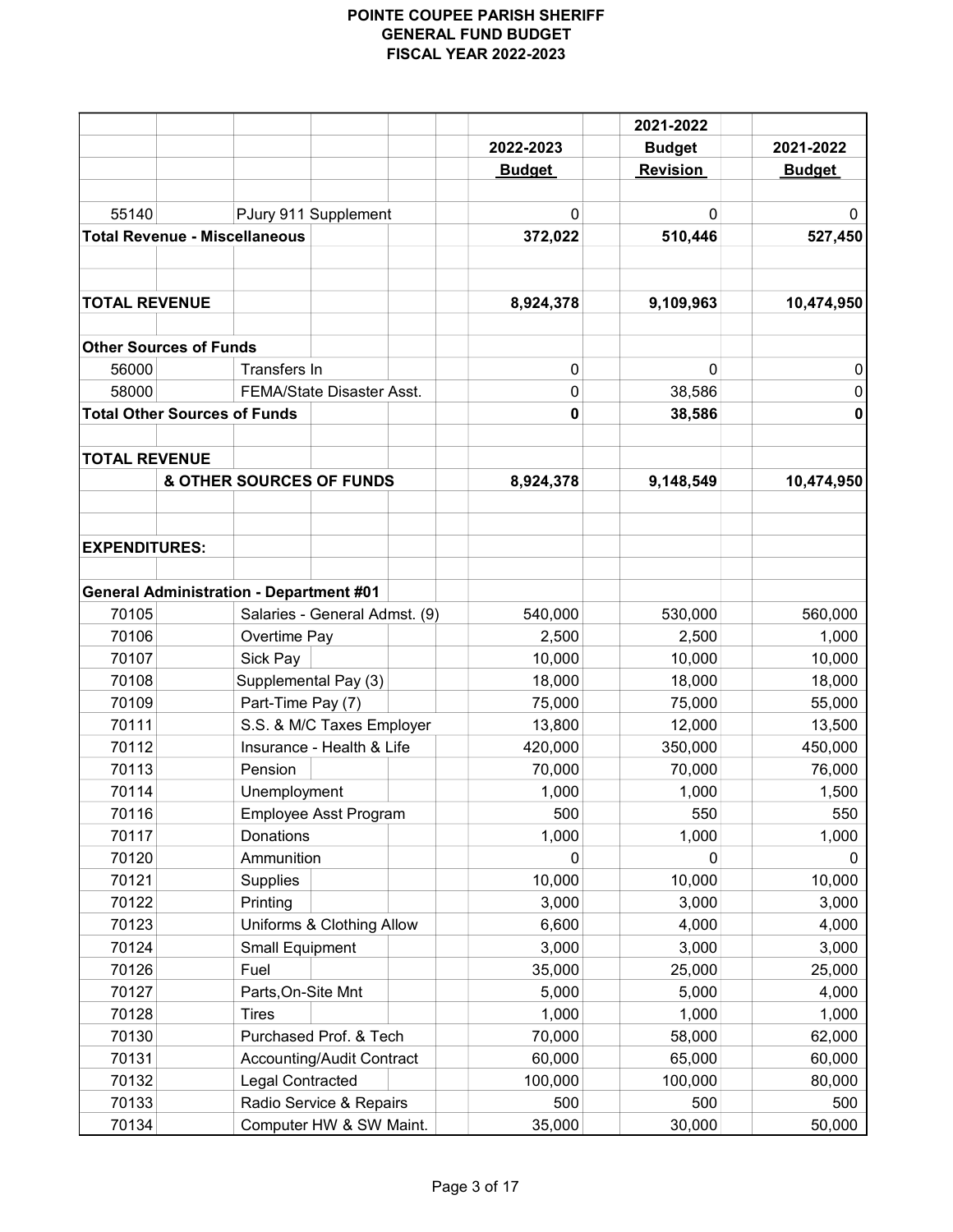|                             |                                            |               | 2021-2022       |               |
|-----------------------------|--------------------------------------------|---------------|-----------------|---------------|
|                             |                                            | 2022-2023     | <b>Budget</b>   | 2021-2022     |
|                             |                                            | <b>Budget</b> | <b>Revision</b> | <b>Budget</b> |
|                             |                                            |               |                 |               |
| 70135                       | Repairs & Maintenance                      | 500           | 500             | 500           |
| 70136                       | Vehicle Maint Off-Site                     | 10,000        | 10,000          | 15,000        |
| 70137                       | <b>Equip/Rental Maint Agreement</b>        | 2,500         | 2,500           | 2,500         |
| 70138                       | Security/Alarm Services                    | 0             | 0               | 0             |
| 70140                       | Dues & Subscriptions                       | 19,000        | 19,000          | 18,000        |
| 70144                       | <b>Internet Service</b>                    | 24,000        | 24,000          | 24,000        |
| 70145                       | Postage                                    | 10,000        | 10,000          | 10,000        |
| 70146                       | Posse' Expenses                            | 2,000         | 2,000           | 2,000         |
| 70150                       | Training, Education, Conf                  | 5,000         | 5,000           | 5,000         |
| 70154                       | Laptop Service/Equip                       | 500           | 400             | 600           |
| 70155                       | <b>Business Meals</b>                      | 1,500         | 1,500           | 1,500         |
| 70160                       | General Liability Ins.                     | 250,000       | 250,000         | 250,000       |
| 70161                       | Property & Auto Liab Ins                   | 300,000       | 300,000         | 300,000       |
| 70162                       | Telephone                                  | 50,000        | 50,000          | 54,000        |
| 70164                       | Pagers & Mobile Phones                     | 1,750         | 1,750           | 1,750         |
| 70165                       | Rent & Lease                               | 2,000         | 2,000           | 2,000         |
| 70166                       | <b>Bank Service &amp; Interest Charges</b> | 60,000        | 60,000          | 60,000        |
| 70167                       | Freight                                    | 500           | 500             | 500           |
| 70168                       | Debt Service Expense                       | 0             |                 | 0             |
| 70169                       | Physicals & Medical                        | 5,000         | 5,000           | 5,000         |
| 70179                       | Vehicle Captital Equip .\$500              | 3,500         | 4,000           | 4,000         |
| 70180                       | Capital Equipment > \$500                  | 7,500         | 4,000           | 4,000         |
| 70181                       | <b>Capital Lease Payments</b>              | $\Omega$      | 0               | 0             |
| 70182                       | Computer Purchases > \$500                 | 4,000         | 2,000           | 2,000         |
| 70183                       | Weapons & Firearms                         | 0             | 0               | 0             |
| 70184                       | Vehicles                                   | 70,000        | 26,000          | 34,000        |
| 70193                       | License & Fees                             | 2,000         | 2,000           | 2,000         |
| 70194                       | Advertising                                | 5,000         | 5,000           | 5,000         |
| 70195                       | <b>Estimated Claims Expense</b>            | 150,000       | 150,000         | 150,000       |
| <b>Total Department #01</b> |                                            | 2,467,150     | 2,311,700       | 2,442,400     |
|                             |                                            |               |                 |               |
|                             | <b>Criminal Patrol - Department #10</b>    |               |                 |               |
| 71005                       | Salaries - Road Patrol (23)                | 750,000       | 700,000         | 780,000       |
| 71006                       | Overtime Pay                               | 80,000        | 80,000          | 90,000        |
| 710106                      | OT-LA HWY Safety                           | 2,750         | 2,058           | 0             |
| 71007                       | Sick Pay                                   | 25,000        | 25,000          | 25,000        |
| 71008                       | Supplemental Pay (21)                      | 126,000       | 120,000         | 126,000       |
| 71009                       | Part-Time Pay (15)                         | 80,000        | 75,000          | 82,000        |
| 71011                       | S.S. & M/C Taxes Employer                  | 18,000        | 18,000          | 18,000        |
| 71012                       | Insurance - Health & Life                  | 264,000       | 220,000         | 265,000       |
| 71013                       | Pension                                    | 112,000       | 112,000         | 112,000       |
| 71014                       | Unemployment                               | 2,000         | 1,500           | 2,600         |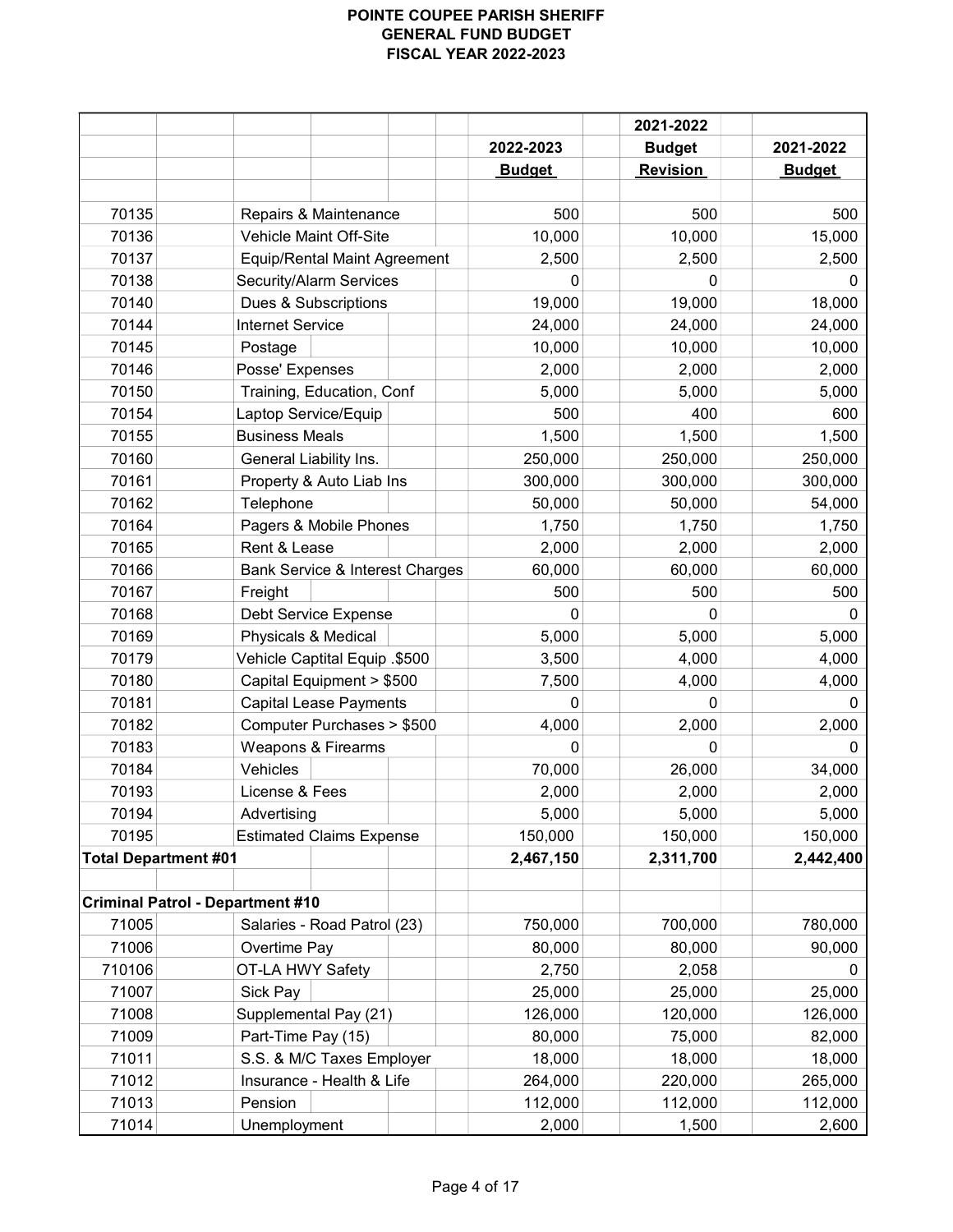|                             |                                        |               | 2021-2022       |               |
|-----------------------------|----------------------------------------|---------------|-----------------|---------------|
|                             |                                        | 2022-2023     | <b>Budget</b>   | 2021-2022     |
|                             |                                        | <b>Budget</b> | <b>Revision</b> | <b>Budget</b> |
|                             |                                        |               |                 |               |
| 71018                       | <b>Kennel Time</b>                     | $\mathbf 0$   | 0               | 0             |
| 71020                       | Ammunition                             | $\Omega$      | $\Omega$        | 0             |
| 71021                       | Supplies                               | 3,000         | 3,000           | 3,000         |
| 71022                       | Printing                               | 3,000         | 3,000           | 3,000         |
| 71023                       | Uniforms & Clothing Allow              | 7,000         | 10,000          | 10,000        |
| 71024                       | <b>Small Equipment</b>                 | 13,000        | 13,000          | 13,000        |
| 71025                       | Film & Developing                      | $\Omega$      | O               | 0             |
| 71026                       | Fuel                                   | 225,000       | 150,000         | 140,000       |
| 71027                       | Parts/On-Site Mnt                      | 15,000        | 18,000          | 15,000        |
| 71028                       | <b>Tires</b>                           | 500           | 500             | 500           |
| 71030                       | Purchased Prof & Techn                 | 7,000         | 7,000           | 5,000         |
| 71033                       | Radio Service & Repair                 | 1,500         | 1,500           | 1,000         |
| 71034                       | Computer Hdw/SFW Equip Mt              | 14,000        | 16,000          | 16,000        |
| 71035                       | Repairs & Maintenance                  | 1,000         | 1,000           | 1,000         |
| 71036                       | Vehicle Maintenance Off-Site           | 50,000        | 50,000          | 50,000        |
| 71037                       | <b>Equip Rental Maint Agrmt</b>        | 1,500         | 1,500           | 1,500         |
| 71040                       | Dues & Subscriptions                   | 1,000         | 1,000           | 2,500         |
| 71045                       | Postage                                | $\Omega$      | 0               | 0             |
| 71050                       | Training, Ed, Conferences              | 10,000        | 10,000          | 10,000        |
| 71054                       | Laptop Service/Equip                   | 5,000         | 15,500          | 18,000        |
| 71055                       | <b>Business Meals</b>                  | 1,000         | 1,000           | 1,000         |
| 71062                       | Telephone                              | 0             | 0               | 0             |
| 71063                       | <b>Utilities</b>                       | $\mathbf 0$   | $\Omega$        | 0             |
| 71064                       | Pagers & Mobile Phones                 | 16,050        | 5,000           | 3,500         |
| 71067                       | Freight                                | 500           | 500             | 500           |
| 71069                       | Physicals & Medical                    | 2,500         | 2,500           | 5,000         |
| 71070                       | Travel                                 | 0             | 0               | 0             |
| 71071                       | K-9 Exp/Vet Care                       | 0             | 0               | 0             |
| 71079                       | Vehicle Cap. Equip > \$500             | 26,255        | 70,500          | 72,000        |
| 71080                       | Capital Equipment > \$500              | 33,500        | 55,000          | 55,000        |
| 71081                       | <b>Capital Lease Payments</b>          | 0             | 0               |               |
| 71082                       | Computer Purchases > \$500             | 12,000        | 4,000           | 5,000         |
| 71083                       | Weapons & Firearms                     | 0             | 0               | 0             |
| 71084                       | Vehicles                               | 180,000       | 207,500         | 280,000       |
| 71085                       | Boats & Other Movables                 |               |                 |               |
| 71093                       | Licenses & Fees                        | 6,000         | 4,000           | 3,000         |
| <b>Total Department #10</b> |                                        | 2,095,055     | 2,004,558       | 2,215,100     |
|                             |                                        |               |                 |               |
|                             | <b>Communications - Department #12</b> |               |                 |               |
| 71205                       | Salaries (11)                          | 355,000       | 330,000         | 335,000       |
| 71206                       | Overtime Pay                           | 40,000        | 60,000          | 40,000        |
| 71207                       | Sick Pay                               | 10,000        | 10,000          | 10,000        |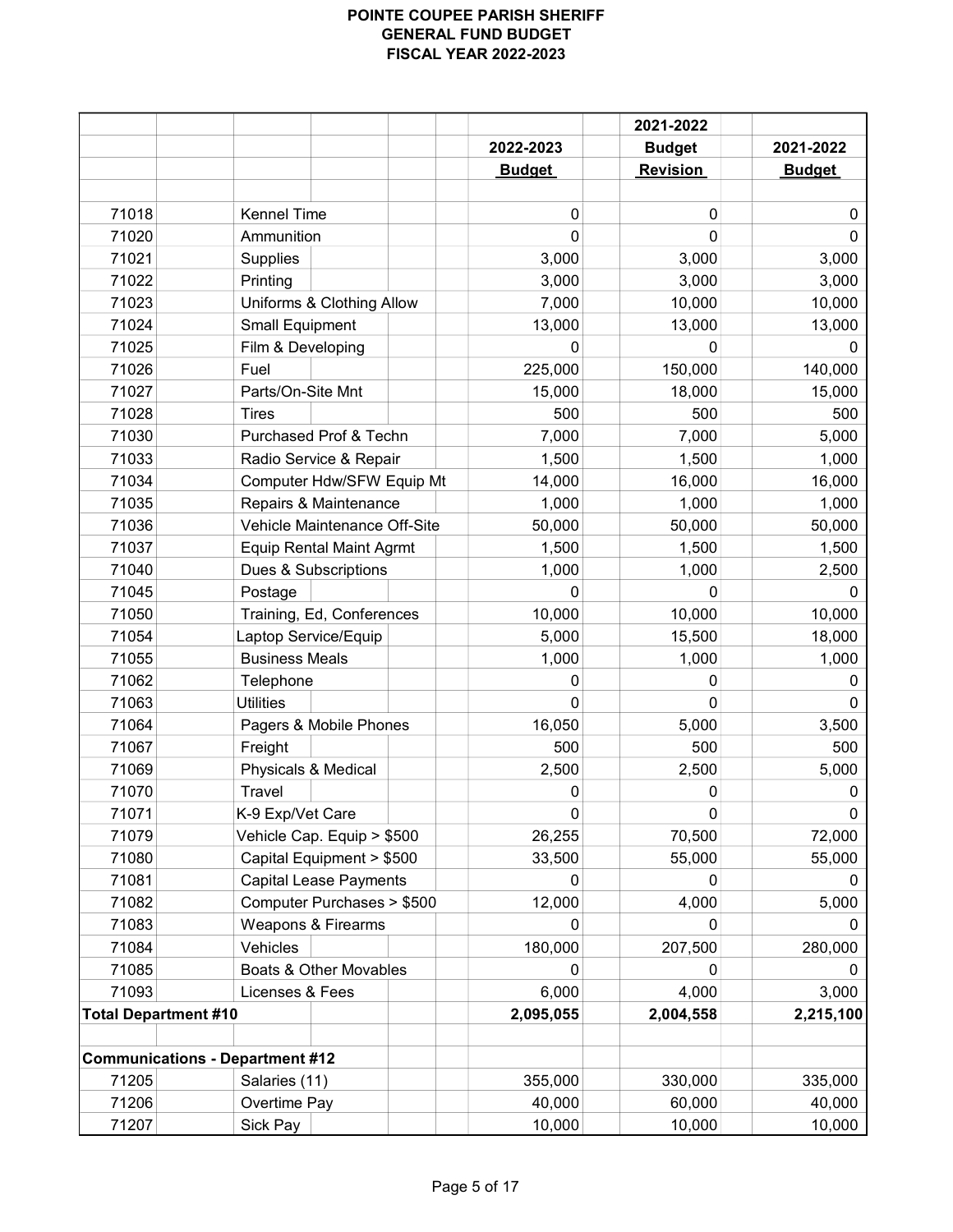|                             |                                     |               | 2021-2022       |               |
|-----------------------------|-------------------------------------|---------------|-----------------|---------------|
|                             |                                     | 2022-2023     | <b>Budget</b>   | 2021-2022     |
|                             |                                     | <b>Budget</b> | <b>Revision</b> | <b>Budget</b> |
|                             |                                     |               |                 |               |
| 71208                       | Supplemental Pay (3)                | 18,000        | 18,000          | 12,000        |
| 71209                       | Part-Time Pay                       | 7,500         | 10,000          | 10,000        |
| 71211                       | S.S. & M/C Taxes Employer           | 6,200         | 6,200           | 6,200         |
| 71212                       | Insurance - Health & Life           | 115,000       | 110,000         | 115,000       |
| 71213                       | Pension                             | 46,000        | 42,000          | 46,000        |
| 71214                       | Unemployment                        | 1,000         | 750             | 1,000         |
| 71220                       | Ammunition                          | 0             | 0               | 0             |
| 71221                       | Supplies                            | 5,000         | 5,000           | 5,000         |
| 71222                       | Printing                            | 500           | 250             | 500           |
| 71223                       | Uniforms & Clothing Allow           | 3,000         | 3,000           | 3,000         |
| 71224                       | <b>Small Equipment</b>              | 4,000         | 2,500           | 4,000         |
| 71226                       | Fuel                                | 11,000        | 8,000           | 6,000         |
| 71227                       | Parts/On-Site Mnt                   | 500           | 500             | 500           |
| 71228                       | <b>Tires</b>                        | 1,000         | 1,000           | 1,000         |
| 71230                       | Purchased Prof & Tech Serv          | 7,500         | 7,500           | 9,000         |
| 71233                       | Radio Services & Repairs            | 500           | 500             | 500           |
| 71234                       | Computer HW & SW Maint              | 120,000       | 110,000         | 120,000       |
| 71235                       | Repairs & Maintenance               | 8,000         | 8,000           | 8,000         |
| 71236                       | Vehicle Maintenance                 | 4,000         | 6,000           | 4,000         |
| 71237                       | <b>Equip/Rental Maint Agree</b>     | 20,000        | 18,000          | 20,000        |
| 71239                       | <b>Disposal/Janitorial Services</b> | 3,000         | 2,500           | 2,500         |
| 71240                       | Dues & Subscriptions                | 3,500         | 3,500           | 3,500         |
| 71244                       | <b>Internet Service</b>             | 25,000        | 24,500          | 24,500        |
| 71250                       | Training, Ed, Conferences           | 5,000         | 5,500           | 5,000         |
| 71254                       | Laptop Service/Equip                | 500           | 2,000           | 2,000         |
| 71255                       | <b>Business Meals</b>               | 0             | 0               | 0             |
| 71262                       | Telephone                           | 0             | 0               | $\pmb{0}$     |
| 71263                       | <b>Utilities</b>                    | 30,000        | 30,000          | 30,000        |
| 71264                       | Pagers & Mobile Phones              | 2,200         | 2,000           | 2,000         |
| 71267                       | Freight                             | 250           | 250             | 250           |
| 71269                       | Physicals & Medical                 | 3,000         | 2,000           | 3,000         |
| 71279                       | Vehicle Capital Equipment           | 3,400         | 0               | 0             |
| 71280                       | Capital Equipment > \$500           | 10,000        | 10,000          | 11,000        |
| 71281                       | <b>Capital Lease Payments</b>       | 0             | $\Omega$        | 0             |
| 71282                       | Computer Purchases > \$500          | 2,500         | 4,000           | 4,000         |
| 71284                       | Vehicles                            | 26,000        | 0               | 0             |
| 71286                       | Building Improvements > \$500       | 20,000        | 5,000           | 20,000        |
| 71293                       | Licenses & Fees                     | 150           | 150             | 150           |
| <b>Total Department #12</b> |                                     | 918,200       | 848,600         | 864,600       |
| Juvenile - Department #14   |                                     |               |                 |               |
| 71405                       | Salaries & Wages (8)                | 240,000       | 230,000         | 215,000       |
|                             |                                     |               |                 |               |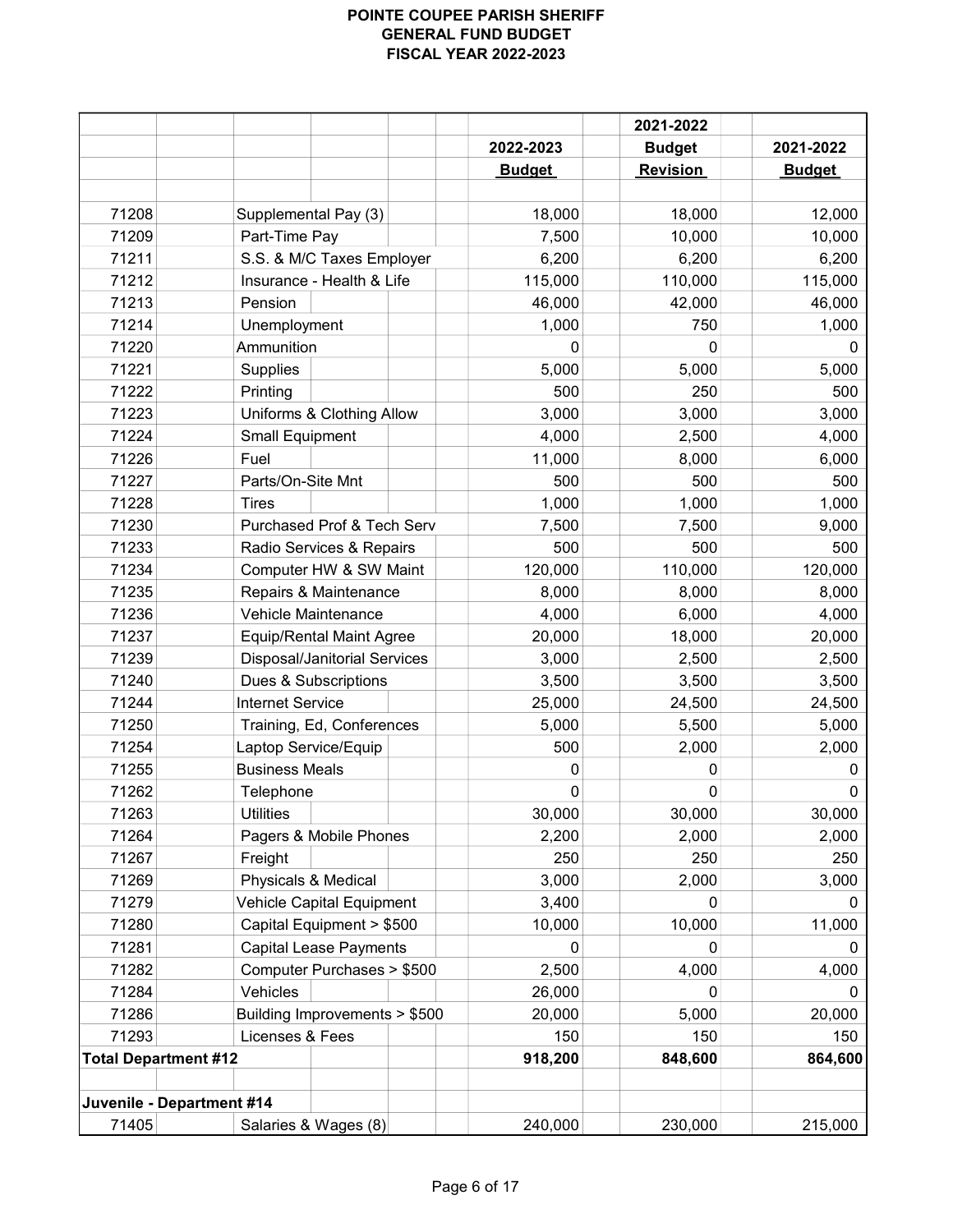|       |                                     |               | 2021-2022       |               |
|-------|-------------------------------------|---------------|-----------------|---------------|
|       |                                     | 2022-2023     | <b>Budget</b>   | 2021-2022     |
|       |                                     | <b>Budget</b> | <b>Revision</b> | <b>Budget</b> |
|       |                                     |               |                 |               |
| 71406 | Overtime Pay                        | 12,000        | 16,000          | 10,000        |
| 71407 | Sick Pay                            | 10,000        | 7,500           | 10,500        |
| 71408 | Supplemental Pay (7)                | 54,000        | 40,000          | 33,500        |
| 71409 | Part-time Pay (1)                   | 1,000         | 500             | 2,500         |
| 71411 | S.S. & M/C Taxes Employer           | 5,500         | 4,400           | 4,200         |
| 71412 | Insurance - Health & Life           | 80,000        | 78,000          | 77,000        |
| 71413 | Pension                             | 38,000        | 35,500          | 35,500        |
| 71414 | Unemployement                       | 550           | 500             | 550           |
| 71421 | <b>Supplies</b>                     | 1,000         | 1,000           | 1,000         |
| 71422 | Printing                            | 500           | 500             | 500           |
| 71423 | Uniforms - Clothing Allow           | 3,000         | 4,000           | 5,500         |
| 71424 | <b>Small Equipment</b>              | 1,500         | 1,000           | 2,000         |
| 71425 | Film & Developing                   | 0             | 0               | 0             |
| 71426 | Fuel                                | 35,000        | 22,000          | 25,000        |
| 71427 | Parts/On-Site Maint                 | 8,000         | 7,000           | 5,000         |
| 71428 | <b>Tires</b>                        | 500           | 500             | 500           |
| 71430 | Purchased Prof & Tech               | 3,500         | 3,500           | 3,000         |
| 71433 | Radio Service & Repairs             | 200           | 200             | 200           |
| 71434 | Computer HDW/SFT/Equip              | 3,000         | 4,500           | 3,000         |
| 71435 | Repairs & Maintenance               | 200           | 200             | 200           |
| 71436 | Vehicle Maintenance Off-Site        | 14,000        | 11,000          | 14,000        |
| 71437 | Equp Rental/Mnt. Agr (x comp)       | 0             | 0               | 0             |
| 71438 | Security / Alarm Services           | $\mathbf 0$   | 0               | 0             |
| 71440 | Dues & Subscriptions                | 1,000         | 500             | 1,000         |
| 71442 | <b>DARE Expenses &amp; Supplies</b> | 2,000         | 2,000           | 2,000         |
| 71444 | <b>Internet Service</b>             | 0             | 0               | $\Omega$      |
| 71450 | Training, Ed., Conference           | 11,000        | 12,000          | 9,000         |
| 71454 | Laptop Service/Equip                | 2,000         | 3,000           | 2,000         |
| 71455 | <b>Business Meals</b>               | 500           | 500             | 500           |
| 71462 | Telephone                           | 0             | 0               | 0             |
| 71463 | <b>Utilities</b>                    | 0             | 0               | 0             |
| 71464 | Pagers & Mobile Phones              | 2,200         | 2,000           | 1,500         |
| 71467 | Freight                             | 100           | 100             | 100           |
| 71469 | Physicals & Medical                 | 1,000         | 1,000           | 1,000         |
| 71470 | Travel                              | 0             |                 | O             |
| 71479 | Vehicle Capital Equipment           | 0             | 0               | 0             |
| 71480 | Capital Equipment > \$500           | 2,000         | 1,000           | 2,000         |
| 71482 | Computer Purchases > \$500          | 4,000         | 8,000           | 3,000         |
| 71484 | Vehicles                            | 0             | 0               | 0             |
| 71490 | Miscellaneous                       | $\mathbf{0}$  | 0               | 0             |
| 71493 | Licenses & Fees                     | 500           | 500             | 500           |
| 71494 | Advertising                         | 500           | 500             | 500           |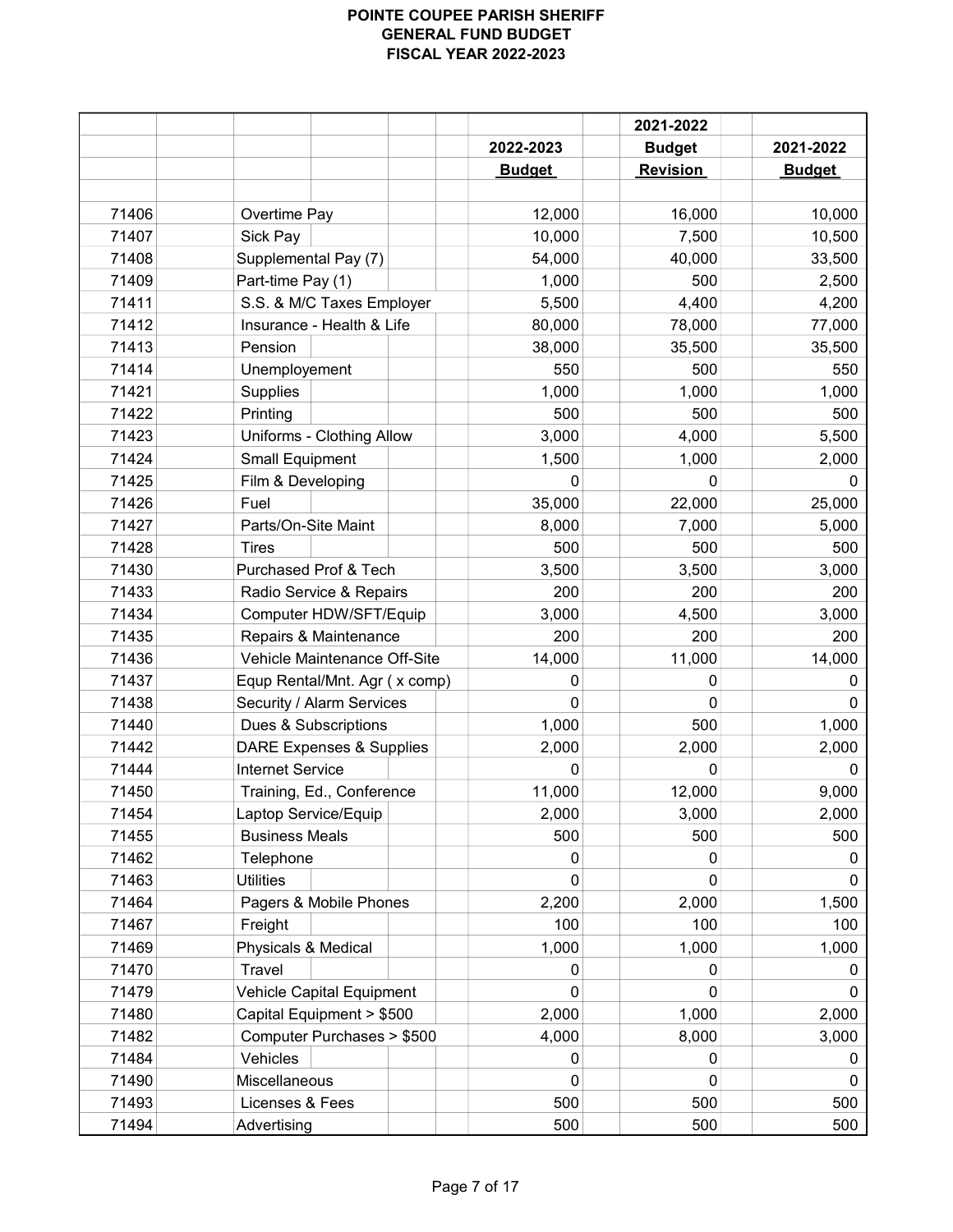|                                    |                               |               | 2021-2022       |               |
|------------------------------------|-------------------------------|---------------|-----------------|---------------|
|                                    |                               | 2022-2023     | <b>Budget</b>   | 2021-2022     |
|                                    |                               | <b>Budget</b> | <b>Revision</b> | <b>Budget</b> |
|                                    |                               |               |                 |               |
| <b>Total Department #14</b>        |                               | 538,250       | 498,900         | 471,750       |
|                                    |                               |               |                 |               |
| <b>Detectives - Department #16</b> |                               |               |                 |               |
| 71605                              | Salaries (8)                  | 330,000       | 250,000         | 290,000       |
| 71606                              | Overtime                      | 25,000        | 20,000          | 25,000        |
| 71607                              | Sick Pay                      | 20,000        | 10,000          | 20,000        |
| 71608                              | Supplemental Pay (7)          | 42,000        | 42,000          | 42,000        |
| 71609                              | Part-Time Pay                 | 0             | 0               | 0             |
| 71611                              | S.S. & M/C Taxes Employer     | 5,700         | 4,700           | 5,700         |
| 71612                              | Insurance - Health & Life     | 125,000       | 105,000         | 100,000       |
| 71613                              | Pension                       | 45,000        | 40,000          | 51,000        |
| 71614                              | Unemployment                  | 1,500         | 500             | 1,500         |
| 71618                              | <b>Kennel Time</b>            | 0             | 0               | 0             |
| 71619                              | <b>Training Supplies</b>      | 3,000         | 3,500           | 3,000         |
| 71620                              | Ammunition                    | 30,000        | 25,000          | 30,000        |
| 71621                              | Supplies                      | 6,000         | 7,000           | 6,000         |
| 71622                              | Printing                      | 1,000         | 1,000           | 1,000         |
| 71623                              | Uniforms & Clothing Allow     | 6,000         | 5,000           | 4,500         |
| 71624                              | <b>Small Equipment</b>        | 7,500         | 5,000           | 5,000         |
| 71626                              | Fuel                          | 35,000        | 25,000          | 32,000        |
| 71627                              | Parts/On-Site Maint           | 3,000         | 3,000           | 3,000         |
| 71628                              | <b>Tires</b>                  | 500           | 500             | 500           |
| 71630                              | Purchased Prof & Tech         | 3,000         | 2,000           | 2,000         |
| 71633                              | Radio Services & Repairs      | 500           | 500             | 500           |
| 71634                              | Computer HW & SW Maint        | 20,000        | 17,000          | 16,000        |
| 71635                              | Repairs & Maintenance         | 500           | 500             | 500           |
| 71636                              | Vehicle Maintenance           | 6,000         | 5,000           | 6,000         |
| 71637                              | Eq Rent/Maint (xcomptr)       | 3,500         | 3,000           | 3,500         |
| 71638                              | Security/Alarm Services       | 500           | 500             | 500           |
| 71639                              | Disposal/Janitorial Serv      | 0             | 0               |               |
| 71640                              | Dues & Subscriptions          | 1,000         | 1,000           | 1,500         |
| 71644                              | <b>Internet Service</b>       | 23,250        | 23,250          | 23,250        |
| 71650                              | Training, Ed, Conferences     | 3,000         | 3,000           | 4,000         |
| 71654                              | Laptop Service/Equipment      | 1,500         | 5,000           | 5,000         |
| 71655                              | <b>Business Meals</b>         | 500           | 500             | 500           |
| 71662                              |                               | 0             | 0               | 0             |
| 71663                              | Telephone<br><b>Utilities</b> |               | 7,000           | 7,000         |
|                                    |                               | 7,000         |                 |               |
| 71664                              | Pagers & Mobile Phones        | 7,700         | 4,000           | 4,000         |
| 71667                              | Freight                       | 250           | 250             | 250           |
| 71669                              | Physicals & Med               | 2,000         | 2,000           | 2,000         |
| 71670                              | Travel                        | 0             | 0               | 0             |
| 71671                              | K-9 Maintenance               | 0             | 0               | 0             |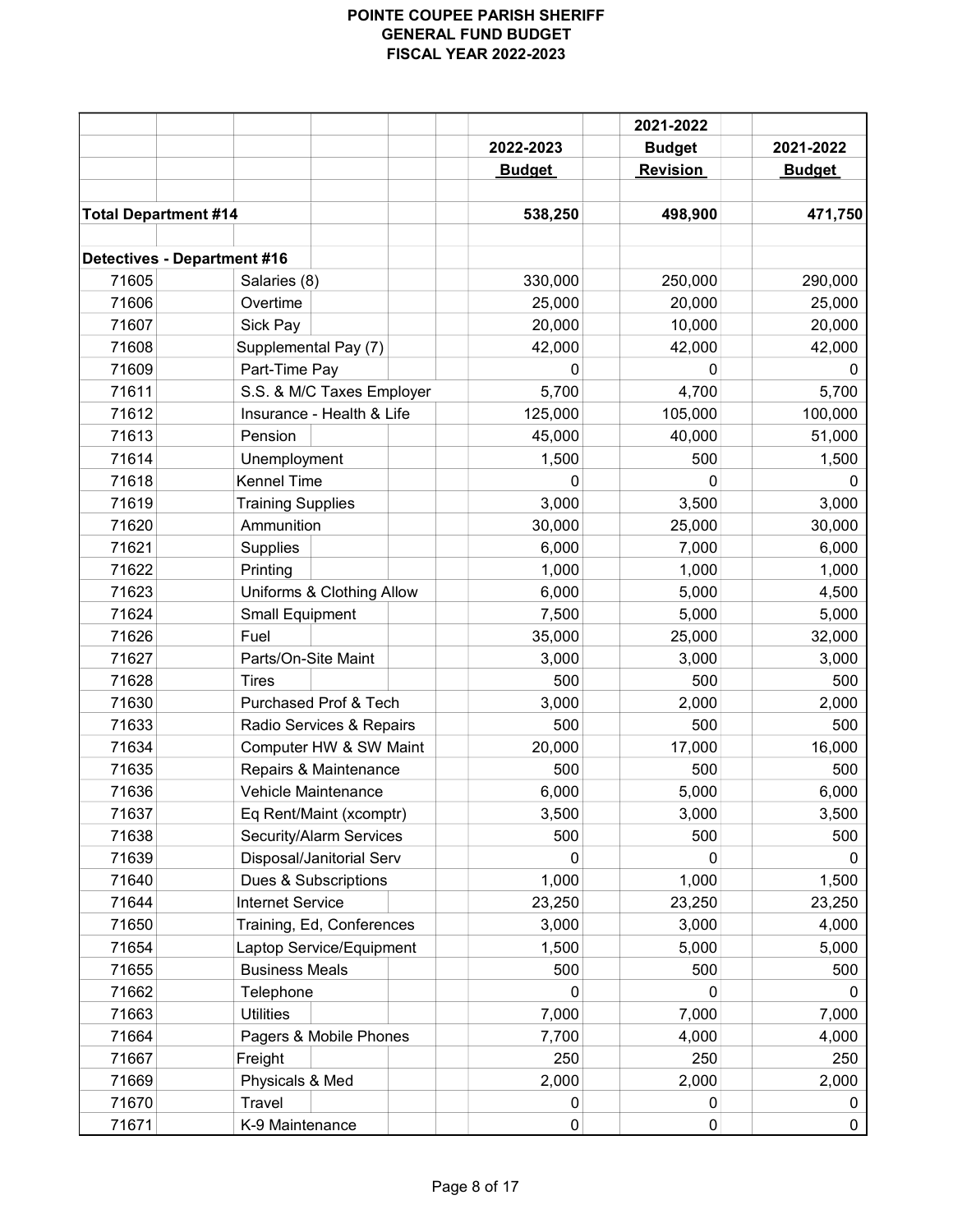|                                |                                              |                                |                  | 2021-2022     |               |
|--------------------------------|----------------------------------------------|--------------------------------|------------------|---------------|---------------|
|                                |                                              |                                | 2022-2023        | <b>Budget</b> | 2021-2022     |
|                                |                                              |                                | <b>Budget</b>    | Revision      | <b>Budget</b> |
|                                |                                              |                                |                  |               |               |
| 71679                          |                                              | Vehicle Capitial Equip > \$500 | 4,000            | 3,425         | 4,000         |
| 71680                          |                                              | Capital Equipment > \$500      | 21,000           | 2,000         | 2,000         |
| 71682                          |                                              | Computer Purchases > \$500     | 4,000            | 0             | 4,000         |
| 71683                          |                                              | Weapons & Firearms             | 32,000           | 3,500         | 5,500         |
| 71684                          | Vehicles                                     |                                | 40,000           | 34,820        | 35,000        |
| 71687                          |                                              | Use of Forfeiture Proceeds     | 0                | 0             | 0             |
| 71688                          |                                              | <b>Task Force Expenses</b>     | 0                | O             | 0             |
| 71689                          | Drug Buys                                    |                                | 1,000            | 1,000         | $\mathbf{0}$  |
| 71693                          | Licenses & Fees                              |                                | 750              | 750           | 750           |
| 71694                          | Advertising                                  |                                | $\Omega$         | 0             | $\Omega$      |
|                                | <b>Total Department #16</b>                  |                                | 869,150          | 667,195       | 747,950       |
|                                |                                              |                                |                  |               |               |
|                                | <b>Narcotics Fund - Department #17</b>       |                                |                  |               |               |
| 71724                          |                                              | Small Equip & Furniture        | $\mathbf 0$<br>0 | 0             | 0             |
| 71734                          |                                              | Comp Hw&Sw Maint/Supp          |                  | 0             | $\mathbf{0}$  |
| 71735                          |                                              | Repair & Maint. (Xvehicle)     |                  | 0             | $\mathbf{0}$  |
| 71754                          |                                              | Laptop/Camera Serv/Equip       |                  | 0             | 0             |
| 71783                          |                                              | Weapons & Firearms             |                  | 0             | $\mathbf{0}$  |
| 71789<br>Buys (Drugs, Weapons) |                                              |                                | 10,000           | 2,000         | 10,000        |
|                                | <b>Total Department #17</b>                  |                                | 10,000           | 2,000         | 10,000        |
|                                | <b>Firing Range Project - Department #18</b> |                                |                  |               |               |
| 71821                          | Supplies                                     |                                | 250              | 250           | 250           |
| 71824                          |                                              | Small Equip & Furniture        | 750              | 750           | 750           |
| 71830                          |                                              | Purchased Prof & Tech          | 1,000            | 750           | 1,000         |
| 71863                          | <b>Utilities</b>                             |                                | 250              | 250           |               |
|                                | <b>Total Department #18</b>                  |                                | 2,250            | 2,000         | 2,000         |
|                                |                                              |                                |                  |               |               |
|                                | <b>SRT/JTF7 - Department #19</b>             |                                |                  |               |               |
| 71906                          | Overtime                                     |                                | 25,000           | 15,000        | 15,000        |
| 71911                          |                                              | S.S. & M/C Taxes-Employer      | 200              | 200           | 100           |
| 71912                          |                                              | Insurance - Health & Life      | 1,000            | 1,500         | 500           |
| 71914                          | Unemployment                                 |                                | 25               | 25            | 25            |
| 71921                          | Supplies                                     |                                | 1,000            | 2,500         | 1,000         |
| 71923                          |                                              | Uniforms & Clothing Allowance  | 5,000            | 4,000         | 5,000         |
| 71924                          |                                              | Small Equip & Furniture        | 12,000           | 10,500        | 5,000         |
| 71926                          | Fuel, Oil & Grease                           |                                | 4,000            | 4,000         | 4,000         |
| 71927                          |                                              | Parts/Vehicle Mnt. - On site   | 5,000            | 5,000         | 5,000         |
| 71928                          | <b>Tires</b>                                 |                                | 1,000            | 1,000         | 1,000         |
| 71930                          |                                              | Purchased Prof & Tech          | 3,000            | 3,500         | 3,500         |
| 71934                          |                                              | Computer HW & SW maint/supp    | 150              | 500           | 150           |
| 71935                          |                                              | Repairs & Maintenance          | 5,000            | 3,000         | 5,000         |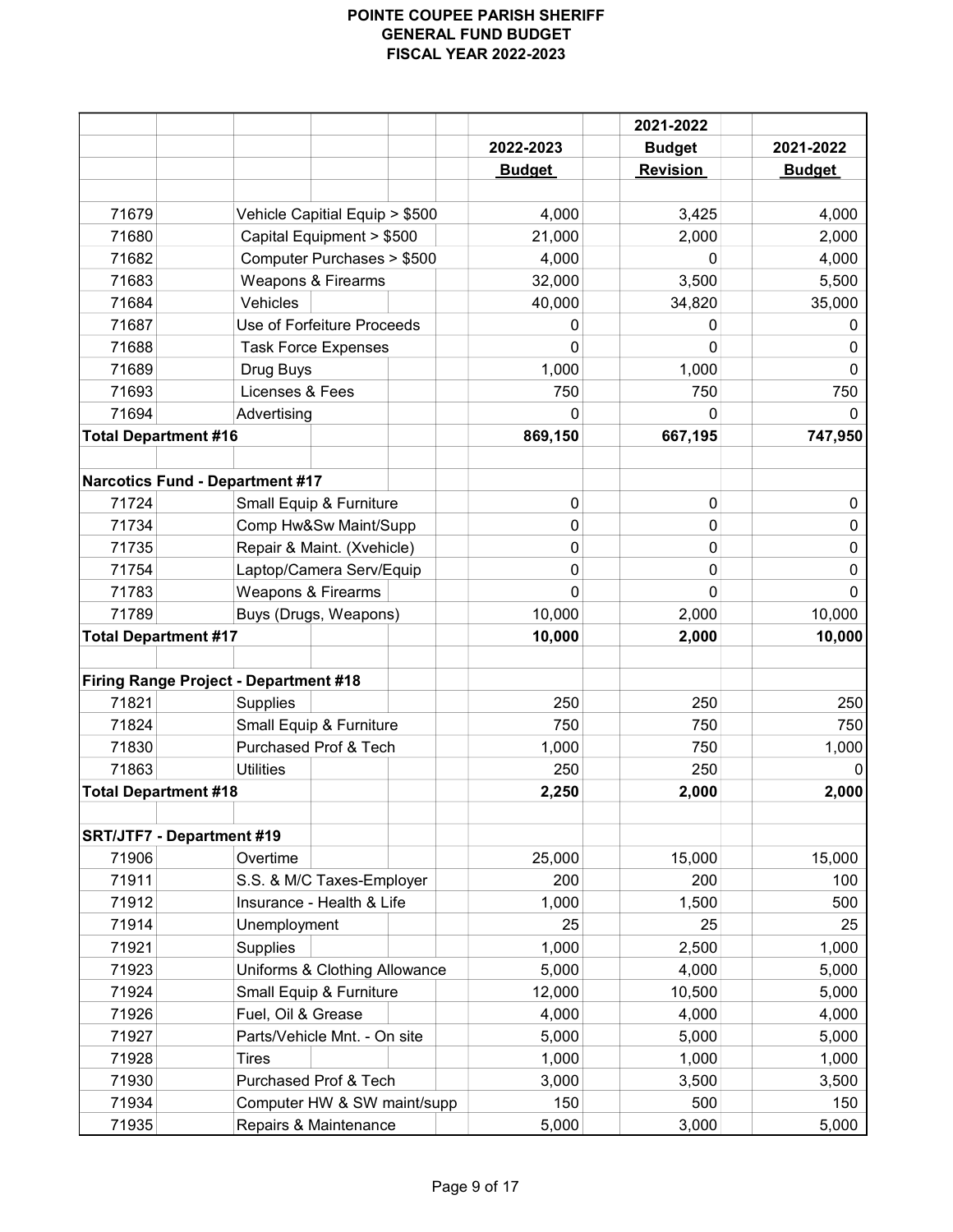|                                      |                                                |               | 2021-2022     |               |
|--------------------------------------|------------------------------------------------|---------------|---------------|---------------|
|                                      |                                                | 2022-2023     | <b>Budget</b> | 2021-2022     |
|                                      |                                                | <b>Budget</b> | Revision      | <b>Budget</b> |
|                                      |                                                |               |               |               |
| 71936                                | Vehicle Mnt - Off site                         | 4,000         | 4,000         | 4,000         |
| 71950                                | Training, Ed & Conferences                     | 5,000         | 3,500         | 3,500         |
| 71955                                | <b>Business Meals</b>                          | 1,000         | 500           | 500           |
| 71967                                | Freight                                        | 500           | 500           | 500           |
| 71980                                | Capital Equip > \$500                          | 4,700         | 5,500         | 4,000         |
| 71982                                | Vehicles                                       | 0             | 5,400         | 0             |
| 71985                                | Boats & Other Movables                         | 0             | 0             | 0             |
| 71993                                | Licenses & Fees                                | 1,000         | 1,000         | 250           |
| <b>Total Department #19</b>          |                                                | 78,575        | 71,125        | 58,025        |
| <b>Civil Office - Department #20</b> |                                                |               |               |               |
| 72005                                | Salaries (10)                                  | 475,000       | 420,000       | 450,000       |
| 72006                                | Overtime Pay                                   | 7,500         | 7,500         | 9,000         |
| 72007                                | Sick Pay                                       | 20,000        | 20,000        | 20,000        |
| 72008                                | Supplemental Pay (2)                           | 12,000        | 10,000        | 6,000         |
| 72009                                | Part-Time Pay                                  | 18,000        | 15,000        | 18,000        |
| 72011                                | S.S. & M/C Taxes Employer                      | 7,500         | 7,000         | 7,400         |
| 72012                                | Insurance - Health & Life                      | 125,000       | 100,000       | 111,000       |
| 72013                                | Pension                                        | 55,000        | 55,000        | 50,000        |
| 72014                                | Unemployment                                   | 1,000         | 1,000         | 1,000         |
| 72015                                | Deferred Comp                                  | 0             | 0             | 0             |
| 72021                                | Supplies                                       | 12,000        | 12,000        | 10,000        |
| 72022                                | Printing                                       | 4,000         | 3,000         | 4,000         |
| 72023                                | Uniforms & Clothing Allow                      | 4,000         | 3,600         | 3,500         |
| 72024                                | <b>Small Equipment</b>                         | 3,500         | 3,000         | 3,500         |
| 72026                                | Fuel                                           | 7,500         | 5,000         | 4,000         |
| 72027                                | Parts/On-Site Maint                            | 2,000         | 2,000         | 2,000         |
| 72028                                | Tires                                          | 500           | 500           | 500           |
| 72030                                | Purchased Prof & Tech                          | 4,000         | 4,000         | 5,000         |
| 72033                                | Radio Services & Repairs                       | 200           | 200           | 200           |
| 72034                                | Computer HW & SW Maint                         | 53,000        | 52,000        | 50,000        |
| 72035                                | Repairs & Maintenance                          | 2,000         | 2,000         | 2,000         |
| 72036                                | Vehicle Maintenance                            | 3,000         | 2,000         | 4,000         |
| 72037                                | Equip Maint/Rental                             | 7,000         | 7,000         | 7,000         |
| 72038                                | Security/Alarm Services                        | 500           | 500           | 500           |
| 72040                                |                                                |               |               |               |
|                                      | Dues & Subscriptions<br>Internet/Cable Service | 3,200         | 3,200         | 3,200         |
| 72044                                |                                                | 700           | 650           | 650           |
| 72045                                | Postage                                        | 0             | 0             | 0             |
| 72050                                | Training, Ed, Conferences                      | 3,000         | 3,000         | 3,000         |
| 72054                                | Laptop Service/Equipment                       | 400           | 500           | 500           |
| 72055                                | <b>Business Meals</b>                          | 500           | 500           | 500           |
| 72062                                | Telephone                                      | 0             | 0             | 0             |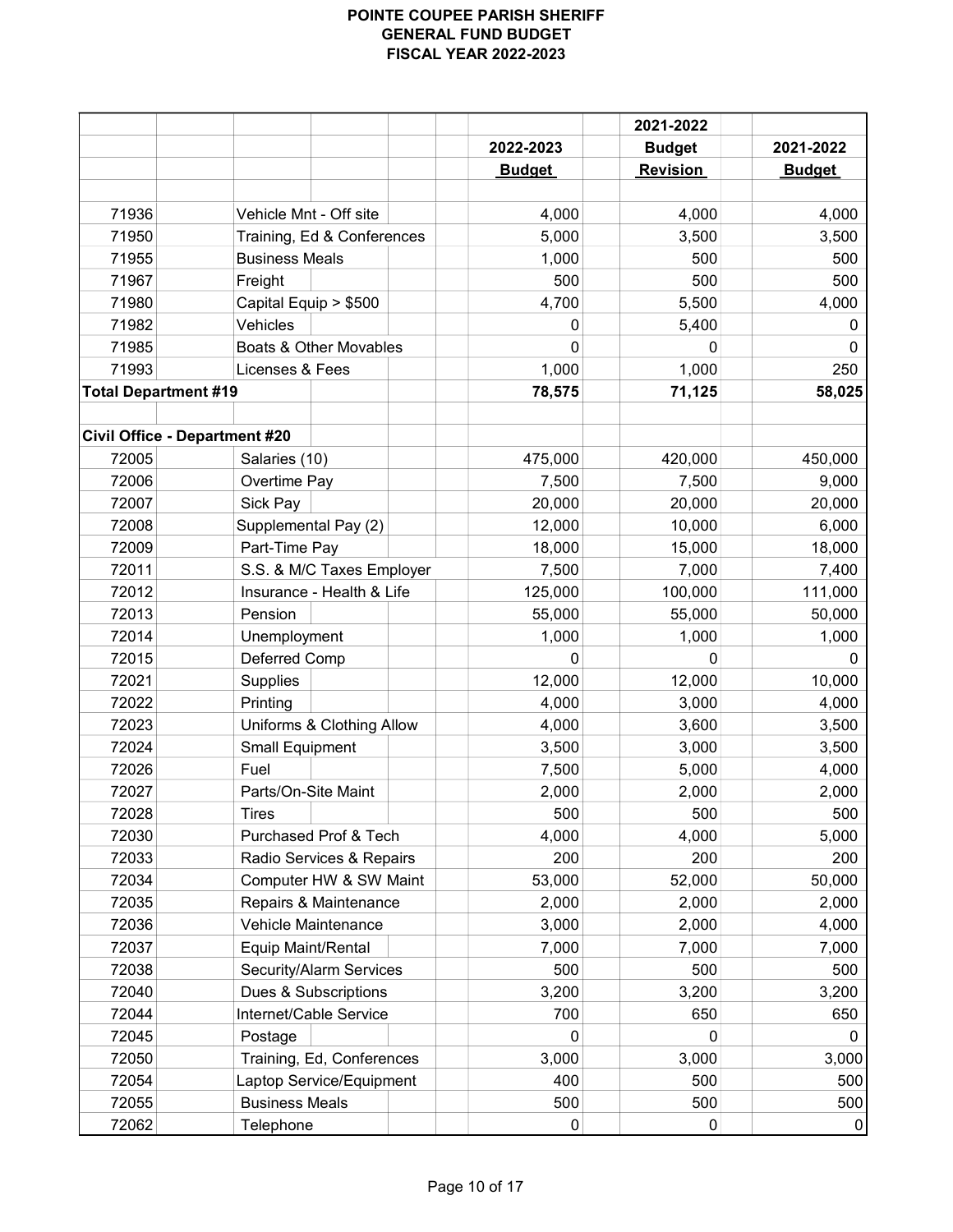|                             |                                            |               | 2021-2022     |               |
|-----------------------------|--------------------------------------------|---------------|---------------|---------------|
|                             |                                            | 2022-2023     | <b>Budget</b> | 2021-2022     |
|                             |                                            | <b>Budget</b> | Revision      | <b>Budget</b> |
|                             |                                            |               |               |               |
| 72064                       | Pagers & Mobile Phones                     | 1,400         | 1,500         | 2,000         |
| 72067                       | Freight                                    | 500           | 500           | 500           |
| 72069                       | Physicals/Medical                          | 1,500         | 1,500         | 1,500         |
| 72080                       | <b>Capital Equipment</b>                   | 4,000         | 2,000         | 4,000         |
| 72082                       | Comp Purchases > \$500                     | 6,000         | 3,000         | 6,000         |
| 72083                       | <b>Weapons &amp; Firearms</b>              | 0             | 0             |               |
| 72084                       | Vehicles                                   | 0             | 0             | O             |
| 72086                       | Building Improvement>\$500                 | 0             | 0             | 0             |
| 72090                       | Miscellaneous                              | 0             | 0             | 0             |
| 72093                       | Licenses & Fees                            | 500           | 500           | 500           |
| 72094                       | Advertising                                | 0             | 0             |               |
| <b>Total Department #20</b> |                                            | 845,900       | 749,150       | 790,950       |
|                             |                                            |               |               |               |
|                             | <b>Narcotics Division - Department #27</b> |               |               |               |
| 72705                       | Salaries (4)                               | 157,000       | 145,000       | 145,000       |
| 72706                       | Overtime                                   | 20,000        | 15,000        | 35,000        |
| 72707                       | Sick Pay                                   | 10,000        | 10,000        | 10,000        |
| 72708                       | Supplemental Pay (4)                       | 24,000        | 24,000        | 24,000        |
| 72709                       | Part-Time Pay                              | 0             | 0             | 0             |
| 72711                       | S.S. & M/C Taxes Employer                  | 3,000         | 2,700         | 2,700         |
| 72712                       | Insurance - Health & Life                  | 54,000        | 45,000        | 50,000        |
| 72713                       | Pension                                    | 25,500        | 25,000        | 30,500        |
| 72714                       | Unemployment                               | 1,000         | 500           | 1,000         |
| 72718                       | <b>Kennel Time</b>                         | 0             | 0             | 0             |
| 72719                       | <b>Training Supplies</b>                   | 0             | 0             | 0             |
| 72720                       | Ammunition                                 | 0             | 0             | $\Omega$      |
| 72721                       | <b>Supplies</b>                            | 3,000         | 3,000         | 3,000         |
| 72722                       | Printing                                   | 500           | 500           | 500           |
| 72723                       | Uniforms & Clothing Allow                  | 3,000         | 2,000         | 3,000         |
| 72724                       | <b>Small Equipment</b>                     | 3,000         | 2,000         | 3,000         |
| 72726                       | Fuel                                       | 37,000        | 30,000        | 25,000        |
| 72727                       | Parts/On-Site Maint                        | 3,000         | 3,000         | 2,000         |
| 72728                       | <b>Tires</b>                               | 500           | 500           | 500           |
| 72730                       | Purchased Prof & Tech                      | 1,000         | 2,400         | 1,000         |
| 72733                       | Radio Services & Repairs                   | 500           | 500           | 500           |
|                             | Computer HW & SW Maint                     |               |               |               |
| 72734                       |                                            | 1,000         | 2,000         | 2,000         |
| 72735                       | Repairs & Maintenance                      | 0             | 0             | 0             |
| 72736                       | Vehicle Maintenance                        | 3,000         | 5,500         | 2,000         |
| 72737                       | Eq Rent/Maint (xcomptr)                    | 0             | 0             | 0             |
| 72738                       | Security/Alarm Services                    | 0             | 0             | 0             |
| 72739                       | Disposal/Janitorial Serv                   | 0             | 0             | 0             |
| 72740                       | Dues & Subscriptions                       | 500           | 750           | 750           |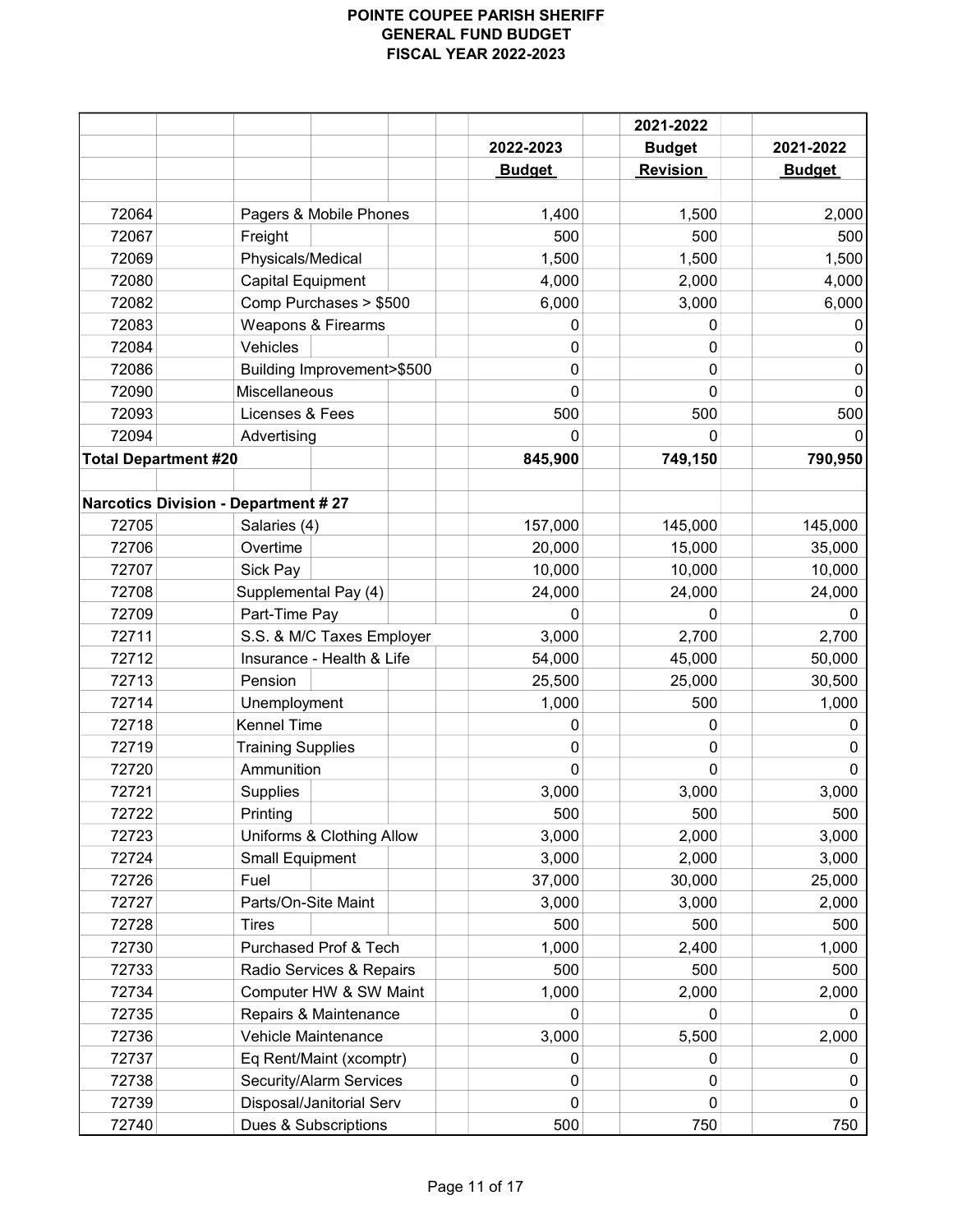|                                 |                                                   |               | 2021-2022       |               |
|---------------------------------|---------------------------------------------------|---------------|-----------------|---------------|
|                                 |                                                   | 2022-2023     | <b>Budget</b>   | 2021-2022     |
|                                 |                                                   | <b>Budget</b> | <b>Revision</b> | <b>Budget</b> |
|                                 |                                                   |               |                 |               |
| 72744                           | <b>Internet Service</b>                           | 0             | 0               | 0             |
| 72750                           | Training, Ed, Conferences                         | 4,000         | 3,000           | 3,000         |
| 72754<br>72755                  | Laptop Service/Equipment<br><b>Business Meals</b> | 800<br>500    | 3,000<br>500    | 3,000         |
| 72762                           | Telephone                                         | 0             | 0               | 2,000<br>0    |
| 72763                           | <b>Utilities</b>                                  | 0             | O               | 0             |
| 72764                           | Pagers & Mobile Phones                            | 4,500         | 2,500           | 2,500         |
| 72767                           | Freight                                           | 250           | 250             | 250           |
| 72769                           | Physicals & Med                                   | 1,500         | 1,500           | 1,500         |
| 72770                           | <b>Travel</b>                                     | $\Omega$      | $\Omega$        | <sup>0</sup>  |
| 72771                           | K-9 Maintenance                                   | 7,000         | 5,000           | 5,000         |
| 72779                           | Vehicle Capitial Equip > \$500                    | 5,000         | 6,508           | 8,000         |
| 72780                           | Capital Equipment > \$500                         | 1,000         | 5,000           | 5,000         |
| 72782                           | Computer Purchases > \$500                        | 2,000         | 2,000           | 2,000         |
| 72783                           | Weapons & Firearms                                | 0             | $\Omega$        | <sup>0</sup>  |
| 72784                           | Vehicles                                          | 0             | 73,575          | 73,000        |
| 72788                           | <b>Task Force Expenses</b>                        | 0             | 0               | $\Omega$      |
| 72789                           | Drug Buys                                         | 0             | 0               | 0             |
| 72793                           | Licenses & Fees                                   | 500           | 500             | 500           |
| 72794                           | Advertising                                       |               | 0               | 0             |
| <b>Total Department #27</b>     |                                                   | 377,550       | 422,683         | 447,200       |
|                                 |                                                   |               |                 |               |
| <b>Medical - Department #29</b> |                                                   |               |                 |               |
| 72905                           | Salaries - Medical (3)                            | 75,000        | 74,000          | 72,000        |
| 72906                           | Overtime Pay                                      | 1,000         | 1,000           | 1,000         |
| 72907                           | Sick Pay                                          | 5,000         | 5,000           | 5,000         |
| 72908                           | Supplemental Pay                                  | 0             | 0               | 0             |
| 72909                           | Part-Time Sal Medical (1)                         | 2,000         | 5,000           | 5,000         |
| 72911                           | S.S & M.C. Taxes Employer                         | 1,300         | 1,200           | 1,300         |
| 72912                           | Ins Group Health & Life                           | 22,000        | 20,000          | 22,000        |
| 72913                           | Pension                                           | 9,300         | 9,500           | 9,300         |
| 72914                           | Unemployment                                      | 250           | 150             | 250           |
| 72921                           | Supplies                                          | 500           | 500             | 500           |
| 72922                           | Printing                                          | 0             | 0               | 0             |
| 72923                           | Uniforms                                          | 500           | 500             | 500           |
| 72924                           | <b>Small Equipment</b>                            | 300           | 300             | 300           |
| 72930                           | Purchased Prof & Tech                             | 0             | 0               | 0             |
| 72934                           | Comp HW & SW Maint/Supplies                       | 500           | 500             | 500           |
| 72937                           | Equip Rental/Mnt. Agr (xcomptr)                   | 0             | 0               | 0             |
| 72940                           | Dues & Subscriptions                              | 100           | 100             | 100           |
| 72950                           | Training, Ed & Conf                               | 1,000         | 1,000           | 1,000         |
| 72962                           | Telephone                                         | 0             | 0               | 0             |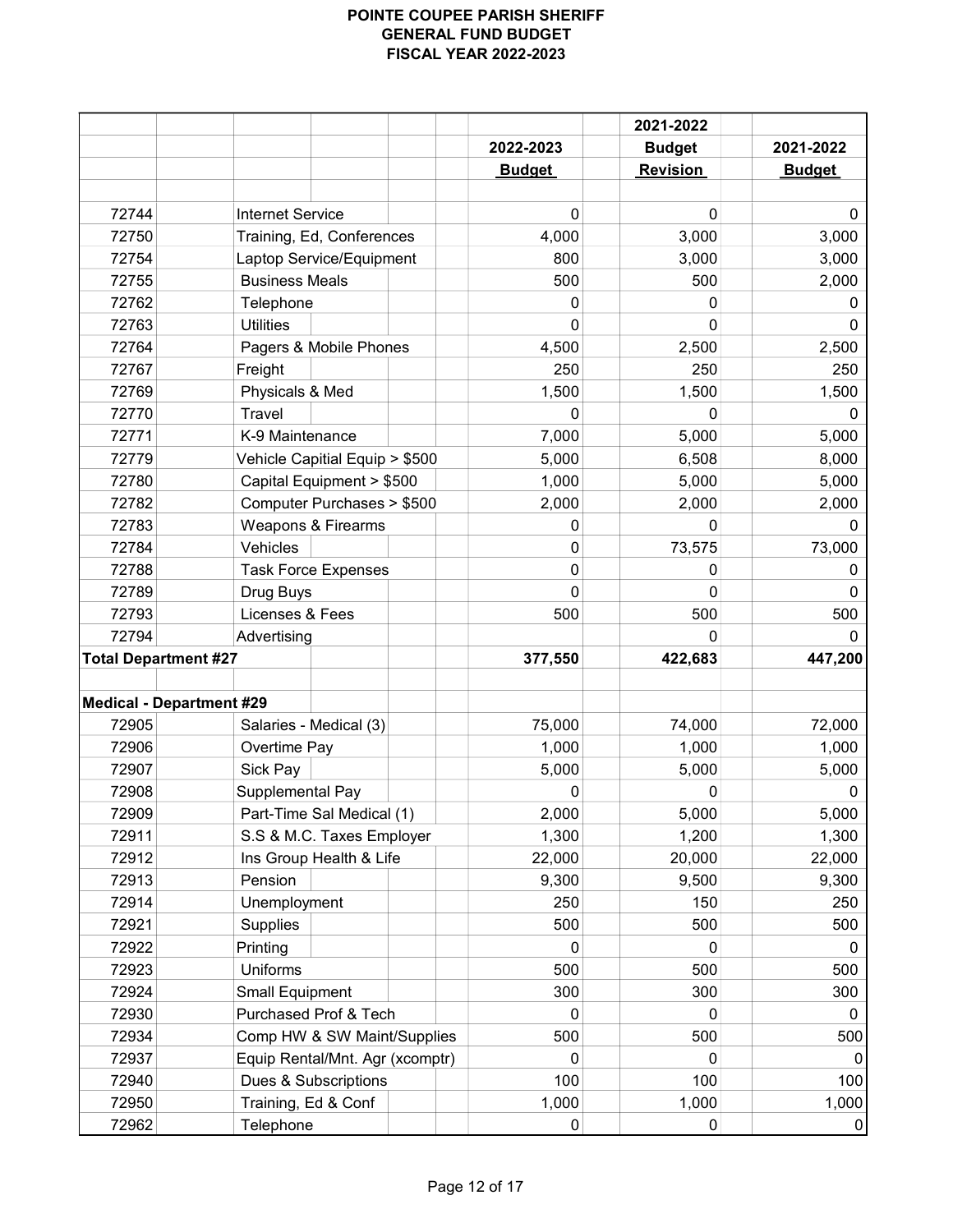|                             |                               |               | 2021-2022<br>2022-2023<br><b>Budget</b> | 2021-2022     |
|-----------------------------|-------------------------------|---------------|-----------------------------------------|---------------|
|                             |                               | <b>Budget</b> |                                         |               |
|                             |                               |               | <b>Revision</b>                         | <b>Budget</b> |
|                             |                               |               |                                         |               |
| 72969                       | Inmate Physicals & Med        | 0             | 0                                       | 0             |
| 72982                       | Comp Purchases > \$500        | 0             | 0                                       | 0             |
| <b>Total Department #29</b> |                               | 118,750       | 118,750                                 | 118,750       |
| <b>Detention Center #30</b> |                               |               |                                         |               |
| 73005                       | Salaries (28)                 | 890,000       | 870,000                                 | 890,000       |
| 73006                       | Overtime Pay                  | 100,000       | 180,000                                 | 100,000       |
| 73007                       | Sick Pay                      | 30,000        | 30,000                                  | 30,000        |
| 73008                       | Supplemental Pay (6)          | 36,000        | 24,000                                  | 24,000        |
| 73009                       | Part-Time Pay (4)             | 7,500         | 12,000                                  | 20,000        |
| 73011                       | S.S. & M/C Taxes Employer     | 20,000        | 18,000                                  | 20,000        |
| 73012                       | Insurance - Health & Life     | 310,000       | 280,000                                 | 310,000       |
| 73013                       | Pension                       | 122,500       | 110,000                                 | 122,500       |
| 73014                       | Unemployment                  | 3,000         | 2,000                                   | 3,000         |
| 73020                       | Ammunition                    | $\Omega$      | 0                                       | 0             |
| 73021                       | <b>Supplies</b>               | 9,000         | 9,000                                   | 9,000         |
| 73022                       | Printing                      | 1,500         | 2,000                                   | 2,000         |
| 73023                       | Uniforms & Clothing Allow     | 10,000        | 15,000                                  | 15,000        |
| 73024                       | Small Equip & Furniture       | 5,000         | 5,000                                   | 5,000         |
| 73025                       | Film & Developing             | 0             | 0                                       | 0             |
| 73026                       | Fuel                          | 30,000        | 22,000                                  | 20,000        |
| 73027                       | Parts/On-Site Mnt             | 4,000         | 3,000                                   | 4,000         |
| 73028                       | <b>Tires</b>                  | 500           | 500                                     | 500           |
| 73030                       | Purchased Prof & Tech         | 5,000         | 5,000                                   | 4,000         |
| 73033                       | Radio Service & Repairs       | 500           | 500                                     | 500           |
| 73034                       | Computer HW & SW Maint        | 5,000         | 4,000                                   | 5,000         |
| 73035                       | Repairs & Maintenance         | 1,000         | 1,000                                   | 1,000         |
| 73036                       | Vehicle Maintenance           | 3,000         | 3,000                                   | 3,000         |
| 73037                       | Maint Agreement (noncomp)     | 3,500         | 3,500                                   | 4,000         |
| 73040                       | Dues & Subscriptions          | 1,000         | 1,000                                   | 1,500         |
| 73041                       | Garden Expense                | 0             | 0                                       | 0             |
| 73044                       | <b>Internet Service</b>       | 0             | 0                                       | $\mathbf{0}$  |
| 73050                       | Training, Ed, Conferences     | 5,000         | 6,000                                   | 6,000         |
| 73054                       | Laptop Service / Equipment    | 1,400         | 2,200                                   | 1,800         |
| 73055                       | <b>Business Meals</b>         | 500           | 500                                     | 500           |
| 73062                       | Telephone                     | 0             | 0                                       | 0             |
| 73064                       |                               |               | 3,000                                   |               |
|                             | Pagers & Mobile Phones        | 5,000         |                                         | 3,000<br>0    |
| 73065                       | Rent & Leases                 | 0             | 0                                       |               |
| 73067                       | Freight                       | 500           | 500                                     | 500           |
| 73069                       | Physicals & Med               | 5,000         | 5,000                                   | 5,000         |
| 73071                       | K-9 Maintenance               | 0             | 0                                       | 0             |
| 73079                       | Vehicle Capital Equip > \$500 | 7,000         | 0                                       | 0             |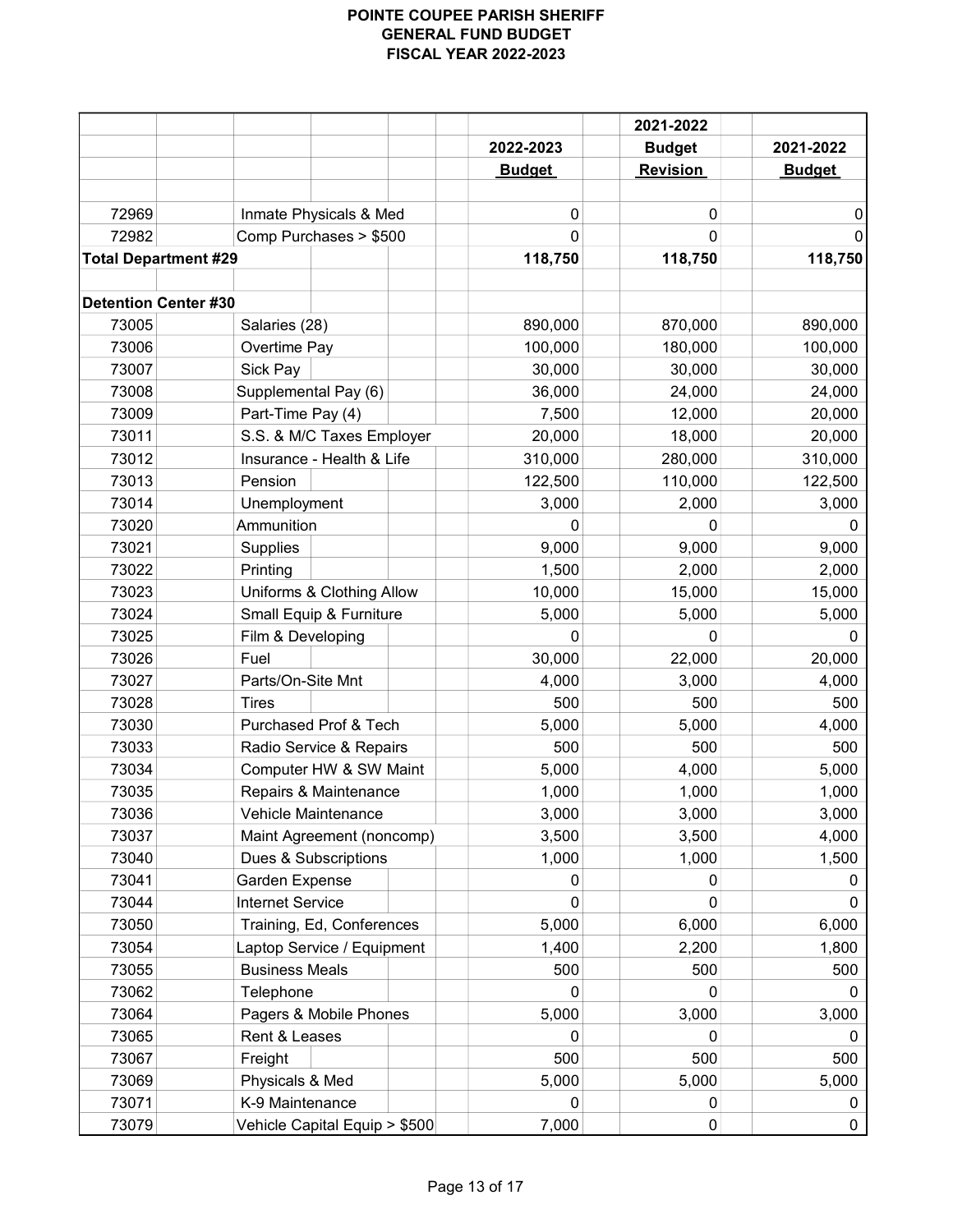|                                          |                                           | 2021-2022     |                 |               |
|------------------------------------------|-------------------------------------------|---------------|-----------------|---------------|
|                                          |                                           | 2022-2023     | <b>Budget</b>   | 2021-2022     |
|                                          |                                           | <b>Budget</b> | <b>Revision</b> | <b>Budget</b> |
|                                          |                                           |               |                 |               |
| 73080                                    | Capital Equipment > \$500                 | 12,000        | 2,000           | 2,000         |
| 73081                                    | <b>Capital Lease Payments</b>             | $\Omega$      | 0               | 0             |
| 73082                                    | Computer Purchase > \$500                 | 3,000         | 3,000           | 3,000         |
| 73084                                    | Vehicles                                  | 72,000        | 0               | 0             |
| 73085                                    | Boats & Other Moveables                   | 0             | 0               | 0             |
| 73087                                    | Inmate Housing                            | 0             | 0               | $\Omega$      |
| 73095                                    | Licenses & Fees                           | 500           | 500             | 500           |
| 73093                                    | <b>Manday Payments</b>                    | 0             | 0               | 0             |
| <b>Total Department #30</b>              |                                           | 1,709,900     | 1,623,200       | 1,616,300     |
|                                          |                                           |               |                 |               |
|                                          | Kitchen Detention Center - Department #31 |               |                 |               |
| 73105                                    | Salaries (3)                              | 80,000        | 60,000          | 80,000        |
| 73106                                    | Overtime Pay                              | 5,000         | 30,000          | 5,000         |
| 73107                                    | Sick Pay                                  | 5,000         | 5,000           | 5,000         |
| 73109                                    | Part-Time Pay                             | 0             | 0               | $\Omega$      |
| 73111                                    | S.S. & M/C Taxes Employer                 | 1,500         | 1,500           | 1,500         |
| 73112                                    | Insurance - Health & Life                 | 30,000        | 25,000          | 31,000        |
| 73113                                    | Pension                                   | 8,000         | 7,000           | 8,500         |
| 73114                                    | Unemployment                              | 200           | 200             | 200           |
| 73118                                    | Kitchen Supplies                          | $\Omega$      | $\Omega$        | 0             |
| 73121                                    | <b>Supplies</b>                           | 500           | 500             | 500           |
| 73123                                    | Uniforms & Clothing Allow                 | 750           | 750             | 750           |
| 73124                                    | <b>Small Equipment</b>                    | 0             | 0               | 0             |
| 73126                                    | Fuel                                      | 0             | 0               | $\mathbf 0$   |
| 73129                                    | <b>Food Products</b>                      | 75,000        | 90,000          | 100,000       |
| 73130                                    | Purchased Prof & Tech                     | 0             | 0               | 0             |
| 73134                                    | Comp HW & SW Maint/Supp                   | 500           | 500             | 500           |
| 73140                                    | Dues & Subscriptions                      | 150           | 150             | 150           |
| 73150                                    | Training, Ed, Conference                  | 0             | 0               | 0             |
| 73167                                    | Freight                                   | 0             | 0               | 0             |
| 73169                                    | Physicals & Medical                       | 1,000         | 1,000           | 1,000         |
| 73180                                    | Capital Equipment > \$500                 | 0             | 0               | 0             |
| 73182                                    | Computer Purchases > \$500                | 0             | 0               |               |
| <b>Total Department #31</b>              |                                           | 207,600       | 221,600         | 234,100       |
|                                          |                                           |               |                 |               |
| <b>Minimum Security - Department #32</b> |                                           |               |                 |               |
| 73221                                    | <b>Supplies</b>                           | 3,000         | 2,000           | 4,000         |
| 73222                                    | Printing                                  | 0             | 0               | 0             |
| 73223                                    | Uniforms & Clothing Allowance             | 0             | 0               | 0             |
| 73224                                    | <b>Small Equipment</b>                    | 1,500         | 0               | 1,500         |
| 73226                                    | Fuel                                      | $\mathbf{0}$  | 0               | 0             |
| 73227                                    | Parts/Vehicle Maint on-site               | 0             | 0               | 0             |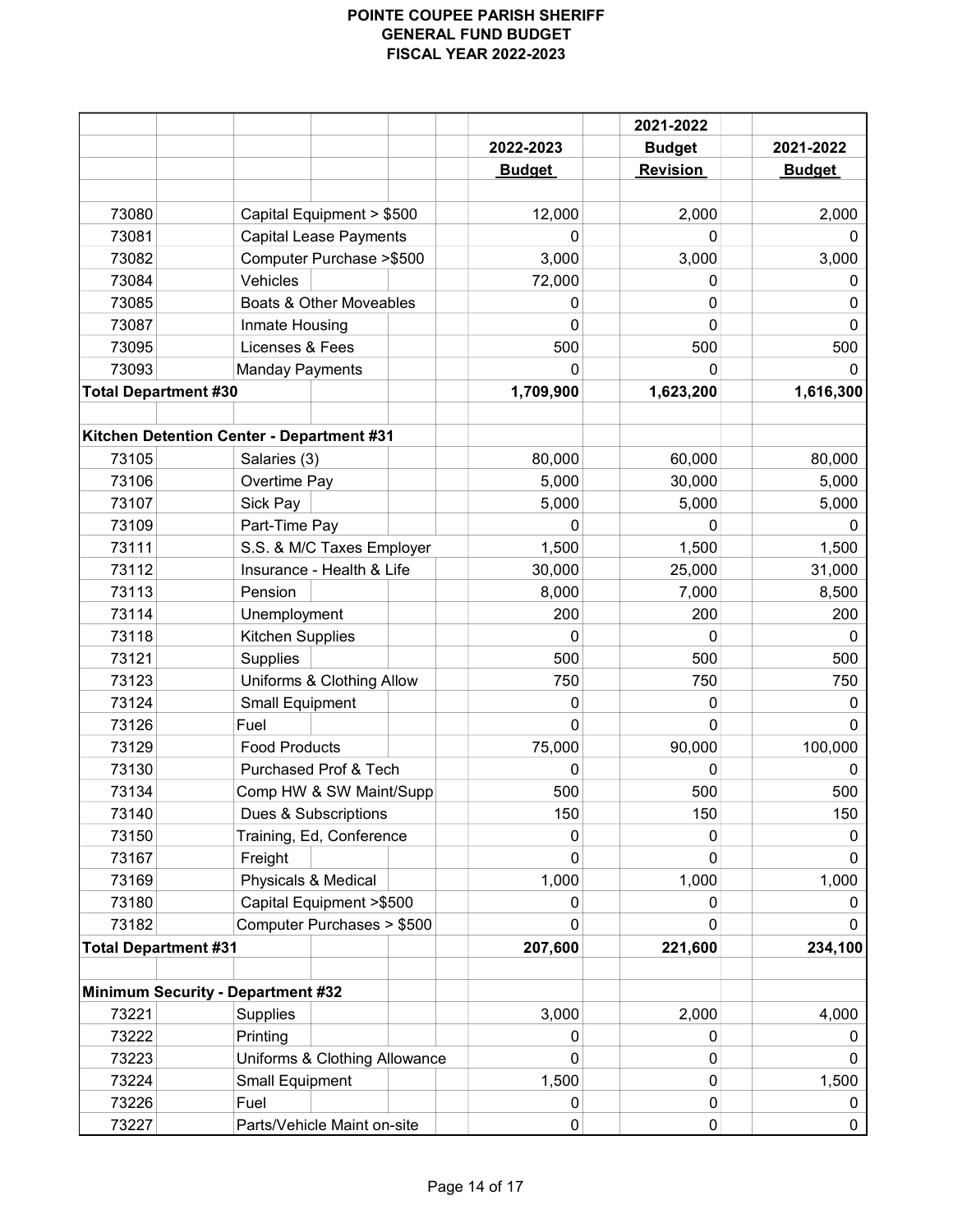|                             |                                   | 2022-2023     | 2021-2022<br><b>Budget</b> |               |
|-----------------------------|-----------------------------------|---------------|----------------------------|---------------|
|                             |                                   |               |                            | 2021-2022     |
|                             |                                   | <b>Budget</b> | <b>Revision</b>            | <b>Budget</b> |
| 73229                       | Food - DOC inmates                | 40,000        | 40,000                     | 50,000        |
| 73230                       | Purchased Prof & Tech             | 5,000         | 0                          | 10,000        |
| 73234                       | Computer HW & SW Maint/Supp       | 4,500         | 3,850                      | 4,500         |
| 73235                       | Repairs & Maint (X Vehicle)       | 0             | 0                          | 0             |
| 73237                       | <b>Equip Rental</b>               | 0             | 0                          | 0             |
| 73263                       | <b>Utilities</b>                  | 0             | 0                          | $\mathbf{0}$  |
| 73265                       | Rent & Leases                     | 0             | 0                          | 0             |
| 73267                       | Freight                           | 250           | 0                          | 250           |
| 73269                       | Physicals & Medical               | 0             | 0                          | 20,000        |
| 73280                       | Capital Equipment > \$500         | 0             | 0                          | 0             |
| 73282                       | Computer Purchases > \$500        | 0             | 0                          | 0             |
| 73293                       | Licenses & Fees                   | 0             | 0                          | 0             |
| <b>Total Department #32</b> |                                   | 54,250        | 45,850                     | 90,250        |
|                             |                                   |               |                            |               |
|                             | Maintenance Shop - Department #40 |               |                            |               |
| 74005                       | Salaries (1)                      | 54,000        | 50,000                     | 49,000        |
| 74006                       | Overtime Pay                      | 1,000         | 1,000                      | 1,000         |
| 74007                       | Sick Pay                          | 2,500         | 2,500                      | 2,500         |
| 74008                       | Supplemental Pay (1)              | 6,000         | 6,000                      | 6,000         |
| 74009                       | Part-Time Pay                     | 1,500         | 1,500                      | 3,000         |
| 74011                       | S.S. & M/C Taxes Employer         | 1,000         | 1,000                      | 1,000         |
| 74012                       | Insurance - Health & Life         | 12,000        | 10,250                     | 10,000        |
| 74013                       | Pension                           | 7,000         | 6,800                      | 6,600         |
| 74014                       | Unemployment                      | 200           | 100                        | 200           |
| 74021                       | Supplies - Office                 | 5,000         | 5,000                      | 5,000         |
| 74023                       | Uniforms & Clothing Allow         | 250           | 250                        | 250           |
| 74024                       | Small Equip & Furniture           | 3,000         | 2,000                      | 3,000         |
| 74026                       | Fuel                              | 15,000        | 11,000                     | 7,500         |
| 74027                       | Parts/On-Site Mnt                 | 12,000        | 11,000                     | 12,000        |
| 74028                       | Tires                             | 20,000        | 20,000                     | 20,000        |
| 74030                       | Purchased Prof & Tech Serv        | 2,000         | 1,000                      | 2,000         |
| 74033                       | Radio Services & Repairs          | 0             | 0                          | 0             |
| 74034                       | Comp HW & SW Maint/Supplies       | 0             | 0                          | $\Omega$      |
| 74035                       | Repairs & Maintenance             | 3,000         | 2,000                      | 4,000         |
| 74036                       | Vehicle Maintenance               | 2,000         | 2,000                      | 2,000         |
| 74037                       | Equip Rent/M.A. (Not Computer)    | 2,500         | 2,500                      | 4,000         |
| 74038                       | Security/Alarm Services           | 500           | 500                        | 500           |
| 74039                       | <b>Disposal Services</b>          | 2,500         | 2,500                      | 2,500         |
| 74040                       | Dues & Subscriptions              | 50            | 50                         | 50            |
| 74050                       | Training, Ed, Conferences         | 0             | 0                          | 250           |
| 74054                       | Laptop/gps Service Equipment      | 200           | 200                        | 200           |
| 74055                       | Meals                             | 0             | 0                          | 0             |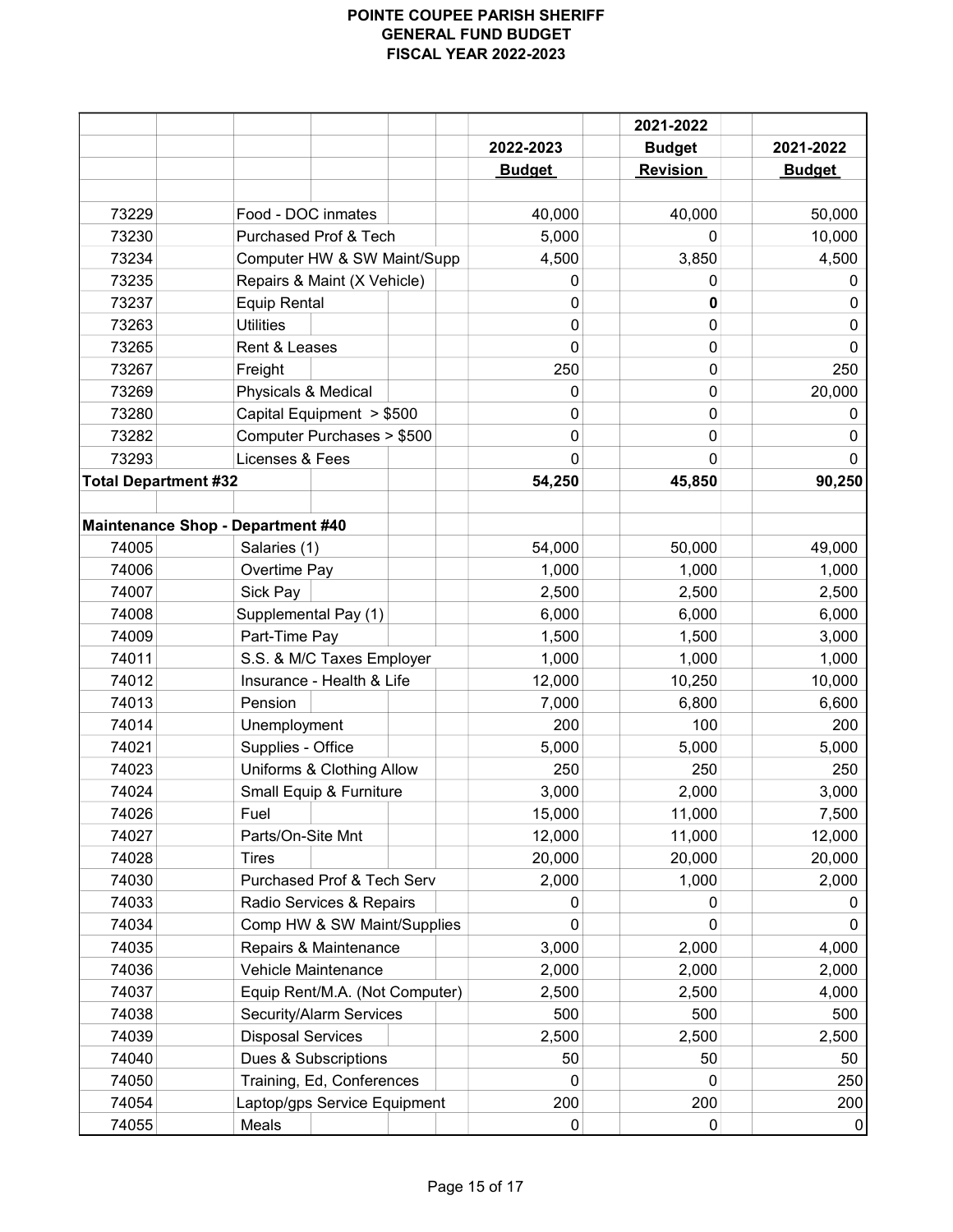|                                     |                                    |               | 2021-2022       |               |
|-------------------------------------|------------------------------------|---------------|-----------------|---------------|
|                                     |                                    | 2022-2023     | <b>Budget</b>   | 2021-2022     |
|                                     |                                    | <b>Budget</b> | <b>Revision</b> | <b>Budget</b> |
|                                     |                                    |               |                 |               |
| 74062                               | Telephone                          | 0             | 0               | O             |
| 74063                               | <b>Utilities</b>                   | 6,000         | 6,000           | 6,000         |
| 74064                               | Pagers & Mobile Phones             | 600           | 600             | 750           |
| 74065                               | <b>Building Lease</b>              | 12,000        | 11,000          | 11,000        |
| 74067                               | Freight                            | 50            | 50              | 50            |
| 74070                               | Travel                             | 0             | 0               |               |
| 74079                               | Vehicle Capital Equip > \$500      | 0             | 0               |               |
| 74080                               | Capital Equip > \$500              | 23,000        | 8,000           | 20,000        |
| 74083                               | Weapons & Firearms                 | 0             | 0               | O             |
| 74084                               | Vehicles                           | 0             | 0               | 0             |
| 74086                               | <b>Building Improvements</b>       | 0             | 0               | 0             |
| 74093                               | Licenses & Fees                    | 500           | 500             | 500           |
| <b>Total Department #40</b>         |                                    | 195,350       | 165,300         | 180,850       |
|                                     |                                    |               |                 |               |
| <b>Substations - Department #41</b> |                                    |               |                 |               |
| 74121                               | <b>Supplies</b>                    | $\pmb{0}$     | $\mathbf 0$     | 0             |
| 74122                               | Printing                           | 0             | 0               | 0             |
| 74124                               | <b>Small Equipment</b>             | 0             | 0               | 0             |
| 74130                               | Purchased Prof & Tech              | 0             | 0               | 0             |
| 74133                               | Radio Service & Repairs            | 0             | 0               | 0             |
| 74134                               | Comp HW & SW Maint/Supp            | 0             | 0               | 0             |
| 74135                               | Repairs & Maintenance              | 0             | 0               |               |
| 74162                               | Telephone                          | 0             | 2,500           | 2,500         |
| 74180                               | Capital Equipment > \$500          | 0             | 0               | 0             |
| <b>Total Department #41</b>         |                                    | 0             | 2,500           | 2,500         |
|                                     |                                    |               |                 |               |
|                                     | Fairs/Festivals - Department #60   |               |                 |               |
| 76006                               | Overtime                           | 8,000         | 5,000           | 8,000         |
| 76009                               | Part-time Pay                      | 1,000         | 500             | 1,000         |
| 76011                               | S.S. & M/C Taxes Employer          | 250           | 250             | 250           |
| 76012                               | Insurance - Health & Life          | 2,500         | 2,000           | 2,500         |
| 76014                               |                                    | 50            |                 |               |
| 76021                               | Unemployment                       | 200           | 50              | 50            |
|                                     | Supplies                           |               | 200             | 200           |
| <b>Total Department #60</b>         |                                    | 12,000        | 8,000           | 12,000        |
| Mardi Gras #61                      |                                    |               |                 |               |
|                                     |                                    | 15,000        |                 | 15,000        |
| 76106                               | Overtime                           |               | 12,600          |               |
| 76109                               | Part-Time Pay                      | 1,000         | 600             | 1,000         |
| 76111                               | SS & MC Taxes Employer             | 250           | 250             | 250           |
| 76112                               | Ins Group Health & Life<br>Pension | 3,000         | 3,200           | 3,000         |
| 76113                               |                                    | 0             | 0               | 0             |
| 76114                               | Unemployment                       | 50            | 25              | 50            |